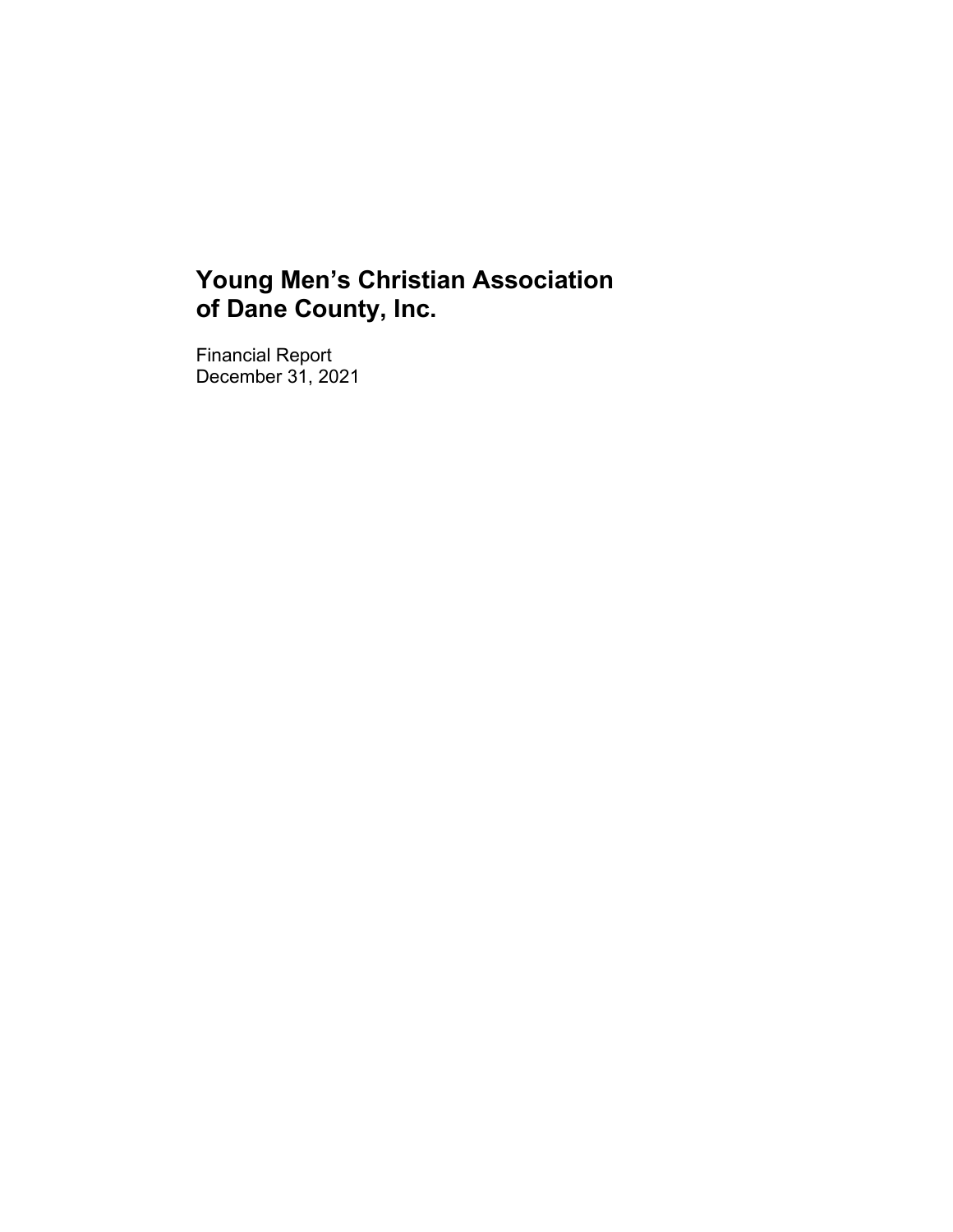# **Contents**

| Independent auditor's report     | $1 - 2$  |
|----------------------------------|----------|
| <b>Financial statements</b>      |          |
| Statements of financial position | 3        |
| Statements of activities         | $4 - 5$  |
| Statements of cash flows         | $6 - 7$  |
| Notes to financial statements    | $8 - 23$ |
|                                  |          |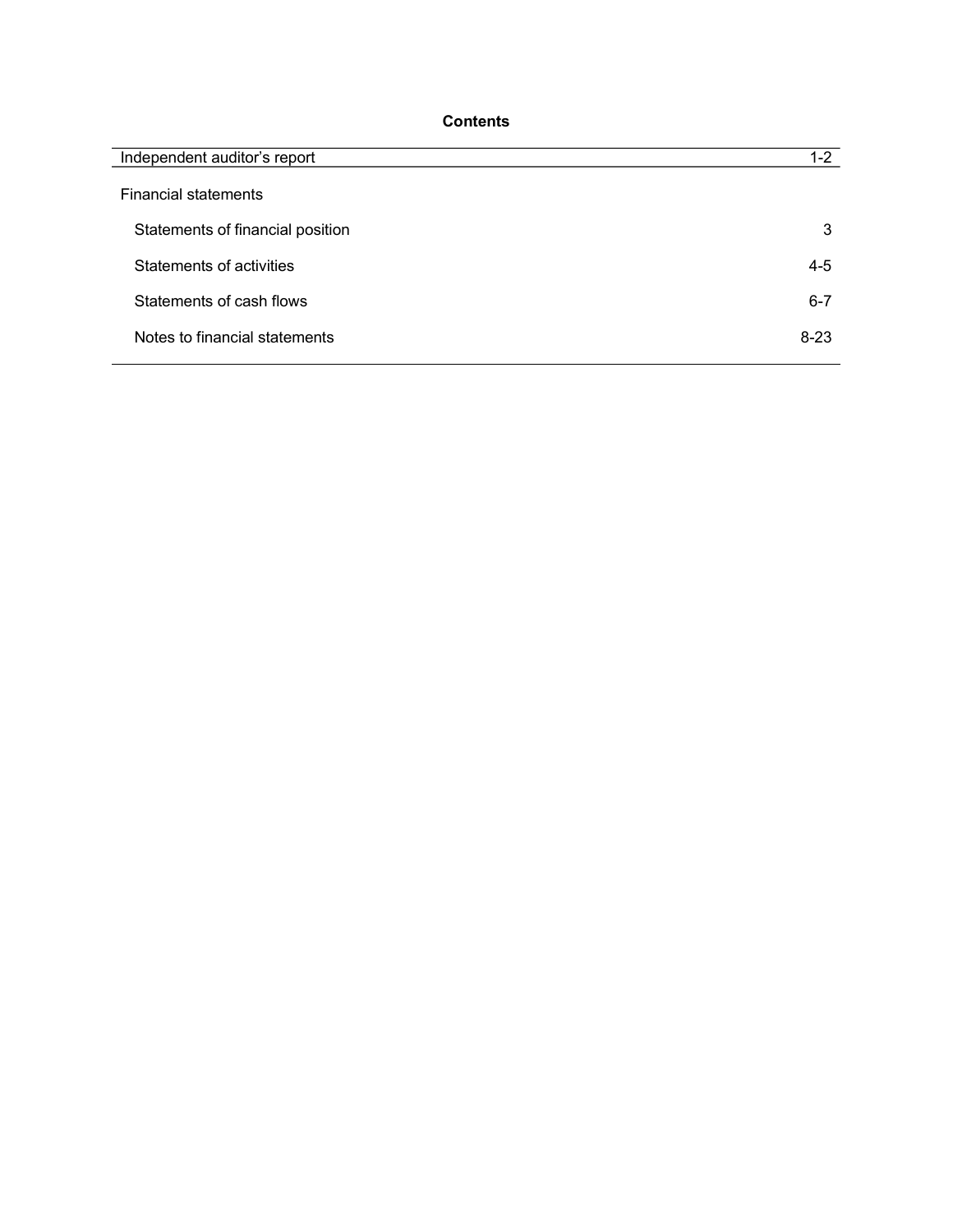

**RSM US LLP** 

#### Independent Auditor's Report

Board of Directors Young Men's Christian Association of Dane County, Inc.

#### **Opinion**

We have audited the financial statements of the Young Men's Christian Association of Dane County, Inc. (the Association), which comprise the statements of financial position as of December 31, 2021 and 2020, the related statements of activities and cash flows for the years then ended, and the related notes to the financial statements.

In our opinion, the accompanying financial statements present fairly, in all material respects, the financial position of the Association as of December 31, 2021 and 2020, and the changes in its net assets and its cash flows for the years then ended in accordance with the accounting principles generally accepted in the United States of America.

#### Basis for Opinion

We conducted our audits in accordance with auditing standards generally accepted in the United States of America (GAAS). Our responsibilities under those standards are further described in the Auditor's Responsibilities for the Audit of the Financial Statements section of our report. We are required to be independent of the Association and to meet our other ethical responsibilities, in accordance with the relevant ethical requirements relating to our audits. We believe that the audit evidence we have obtained is sufficient and appropriate to provide a basis for our audit opinion.

#### Responsibilities of Management for the Financial Statements

Management is responsible for the preparation and fair presentation of these financial statements in accordance with accounting principles generally accepted in the United States of America, and for the design, implementation and maintenance of internal control relevant to the preparation and fair presentation of financial statements that are free from material misstatement, whether due to fraud or error.

In preparing the financial statements, management is required to evaluate whether there are conditions or events, considered in the aggregate, that raise substantial doubt about the Association's ability to continue as a going concern within one year after the date that the financial statements are issued or available to be issued.

THE POWER OF BEING UNDERSTOOD AUDIT | TAX | CONSULTING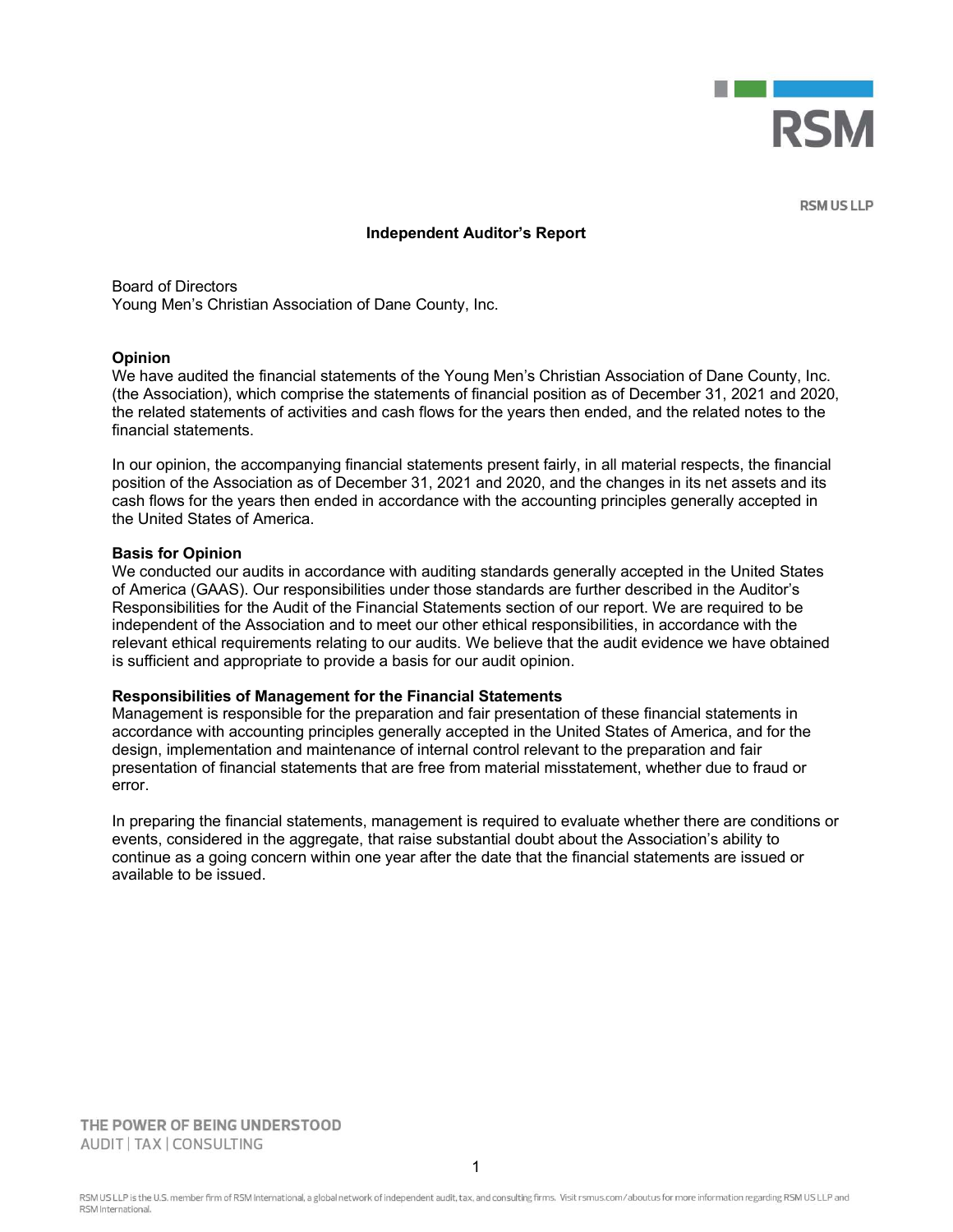#### Auditor's Responsibilities for the Audit of the Financial Statements

Our objectives are to obtain reasonable assurance about whether the financial statements as a whole are free from material misstatement, whether due to fraud or error, and to issue an auditor's report that includes our opinion. Reasonable assurance is a high level of assurance but is not absolute assurance and therefore is not a guarantee that an audit conducted in accordance with GAAS will always detect a material misstatement when it exists. The risk of not detecting a material misstatement resulting from fraud is higher than for one resulting from error, as fraud may involve collusion, forgery, intentional omissions, misrepresentations, or the override of internal control. Misstatements are considered material if there is a substantial likelihood that, individually or in the aggregate, they would influence the judgment made by a reasonable user based on the financial statements.

In performing an audit in accordance with GAAS, we:

- Exercise professional judgment and maintain professional skepticism throughout the audit.
- Identify and assess the risks of material misstatement of the financial statements, whether due to fraud or error, and design and perform audit procedures responsive to those risks. Such procedures include examining, on a test basis, evidence regarding the amounts and disclosures in the financial statements.
- Obtain an understanding of internal control relevant to the audit in order to design audit procedures that are appropriate in the circumstances, but not for the purpose of expressing an opinion on the effectiveness of the Association's internal control. Accordingly, no such opinion is expressed.
- Evaluate the appropriateness of accounting policies used and the reasonableness of significant accounting estimates made by management, as well as evaluate the overall presentation of the financial statements.
- Conclude whether, in our judgment, there are conditions or events, considered in the aggregate, that raise substantial doubt about the Association's ability to continue as a going concern for a reasonable period of time.

We are required to communicate with those charged with governance regarding, among other matters, the planned scope and timing of the audit, significant audit findings, and certain internal control-related matters that we identified during the audit.

**RSM US LLP** 

Madison, Wisconsin May 25, 2022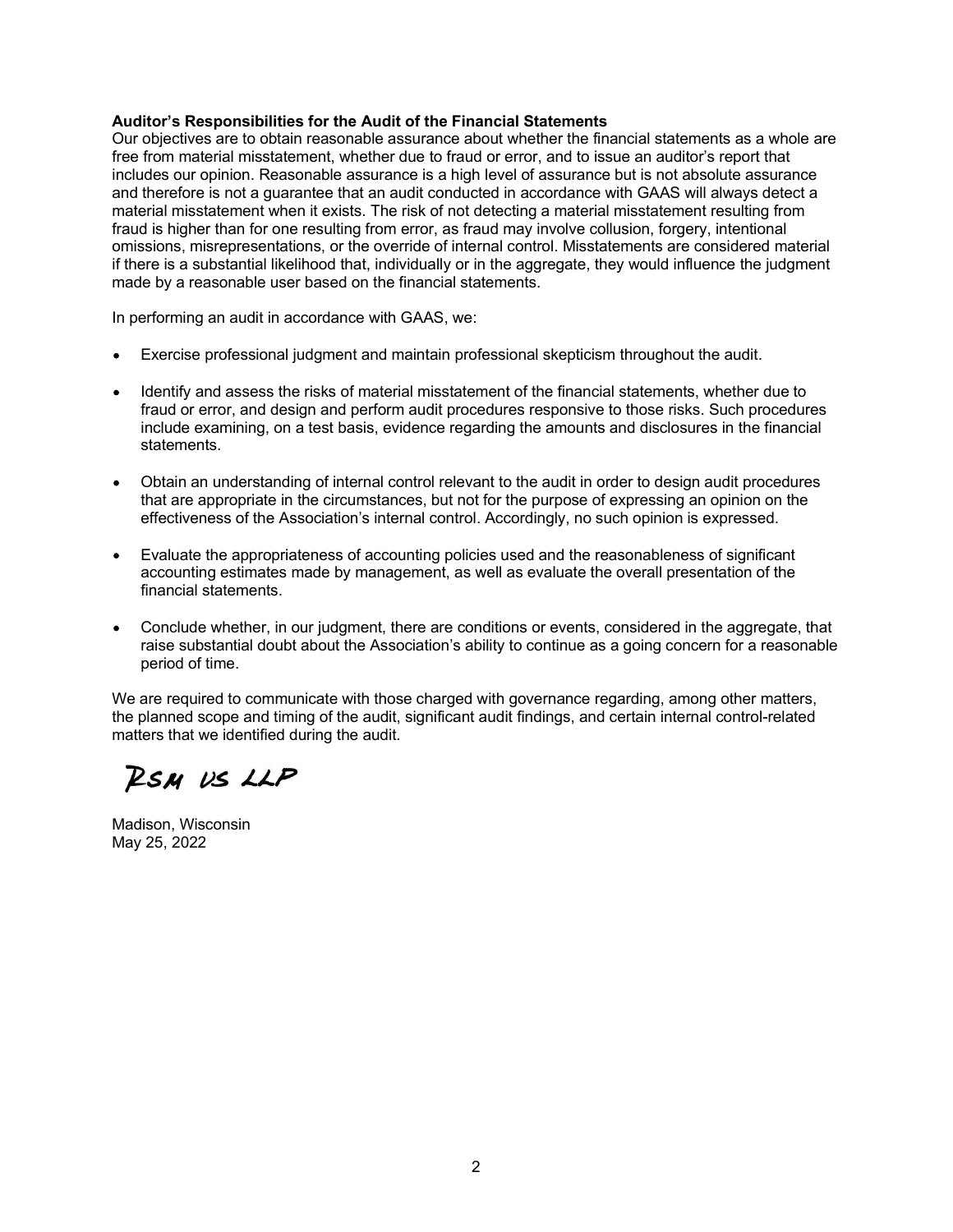# Statements of Financial Position December 31, 2021 and 2020

| Young Men's Christian Association of Dane County, Inc.                                                    |      |                      |                      |
|-----------------------------------------------------------------------------------------------------------|------|----------------------|----------------------|
|                                                                                                           |      |                      |                      |
| <b>Statements of Financial Position</b><br>December 31, 2021 and 2020                                     |      |                      |                      |
|                                                                                                           | 2021 |                      | 2020                 |
| <b>Assets</b>                                                                                             |      |                      |                      |
| Current assets:                                                                                           |      |                      |                      |
| Cash and cash equivalents                                                                                 | \$   | 3,055,083<br>\$      | 1,336,609            |
| Cash-endowment fund                                                                                       |      | 43,918               | 48,038               |
| Receivables:                                                                                              |      |                      |                      |
| Pledges receivable                                                                                        |      | 243,733              | 117,177              |
| Grants receivable                                                                                         |      | 651,788              | 275,463              |
| Other receivables (net of allowance of \$58,000 and \$49,000<br>in 2021 and 2020, respectively)           |      |                      | 227,676              |
| Operating lease right-of-use assets, net                                                                  |      | 1,083,500<br>64,455  | 18,112               |
| Prepaid expenses and other                                                                                |      | 91,638               | 124,495              |
| <b>Total current assets</b>                                                                               |      | 5,234,115            | 2,147,570            |
|                                                                                                           |      |                      |                      |
| Certificates of deposit designated for                                                                    |      |                      |                      |
| unemployment compensation<br>Investments-endowment fund                                                   |      | 178,021<br>1,561,317 | 175,813<br>1,379,337 |
| Beneficial interest in remainder trust                                                                    |      | 78,432               | 78,351               |
| Pledges receivable, net of current portion                                                                |      | 480,586              | 558,332              |
| Interest in net assets of Foundation                                                                      |      | 153,957              | 135,140              |
| Property and equipment, net                                                                               |      | 8,692,300            | 8,774,743            |
|                                                                                                           |      | \$                   | 13,249,286           |
|                                                                                                           |      | 16,378,728           |                      |
| <b>Liabilities and Net Assets</b>                                                                         |      |                      |                      |
| Current liabilities:                                                                                      |      |                      |                      |
| Accounts payable                                                                                          | \$   | 232.366<br>\$        | 144,720              |
| Accrued salaries and benefits                                                                             |      | 243,979              | 206,951              |
| Other accrued liabilities                                                                                 |      | 148,645              | 175,677              |
| Deferred revenue:                                                                                         |      |                      |                      |
| Grants                                                                                                    |      | 236,564              | 75,855               |
| Programs                                                                                                  |      | 506,831              | 134,096              |
| Memberships<br>Current portion of operating lease liabilities                                             |      | 19,677<br>46,107     | 7,008<br>9,793       |
| Current portion of finance lease obligations                                                              |      | 68,867               | 107,313              |
| Current portion of long-term debt                                                                         |      | 180,000              | 533,586              |
| <b>Total current liabilities</b>                                                                          |      | 1,683,036            | 1,394,999            |
|                                                                                                           |      |                      |                      |
| Operating lease liabilities, less current portion                                                         |      | 18,348               | 8,319                |
| Finance lease obligations, less current portion<br>Long-term debt, net of unamortized debt issuance costs |      | 1,059                | 101,027              |
| of \$60,239 in 2021 and \$67,522 in 2020                                                                  |      | 3,854,761            | 4,307,291            |
| Paycheck Protection Program Ioan                                                                          |      | 1,153,945            | 1,428,100            |
|                                                                                                           |      |                      |                      |
| <b>Total liabilities</b>                                                                                  |      | 6,711,149            | 7,239,736            |
| Net assets:                                                                                               |      |                      |                      |
| Without donor restrictions:                                                                               |      |                      |                      |
| Available for general activities                                                                          |      | 4,985,484            | 1,932,737            |
| Board designated:                                                                                         |      |                      |                      |
| Unemployment compensation                                                                                 |      | 178,021              | 175,813              |
| Endowment fund                                                                                            |      | 1,599,310            | 1,421,450            |
| Repair and replacement<br>Total without donor restrictions                                                |      | 740,227<br>7,503,042 | 740,227<br>4,270,227 |
| With donor restrictions                                                                                   |      | 2,164,537            | 1,739,323            |
| <b>Total net assets</b>                                                                                   |      | 9,667,579            | 6,009,550            |
|                                                                                                           |      |                      |                      |
|                                                                                                           |      |                      |                      |
|                                                                                                           |      | 16,378,728<br>\$     | 13,249,286           |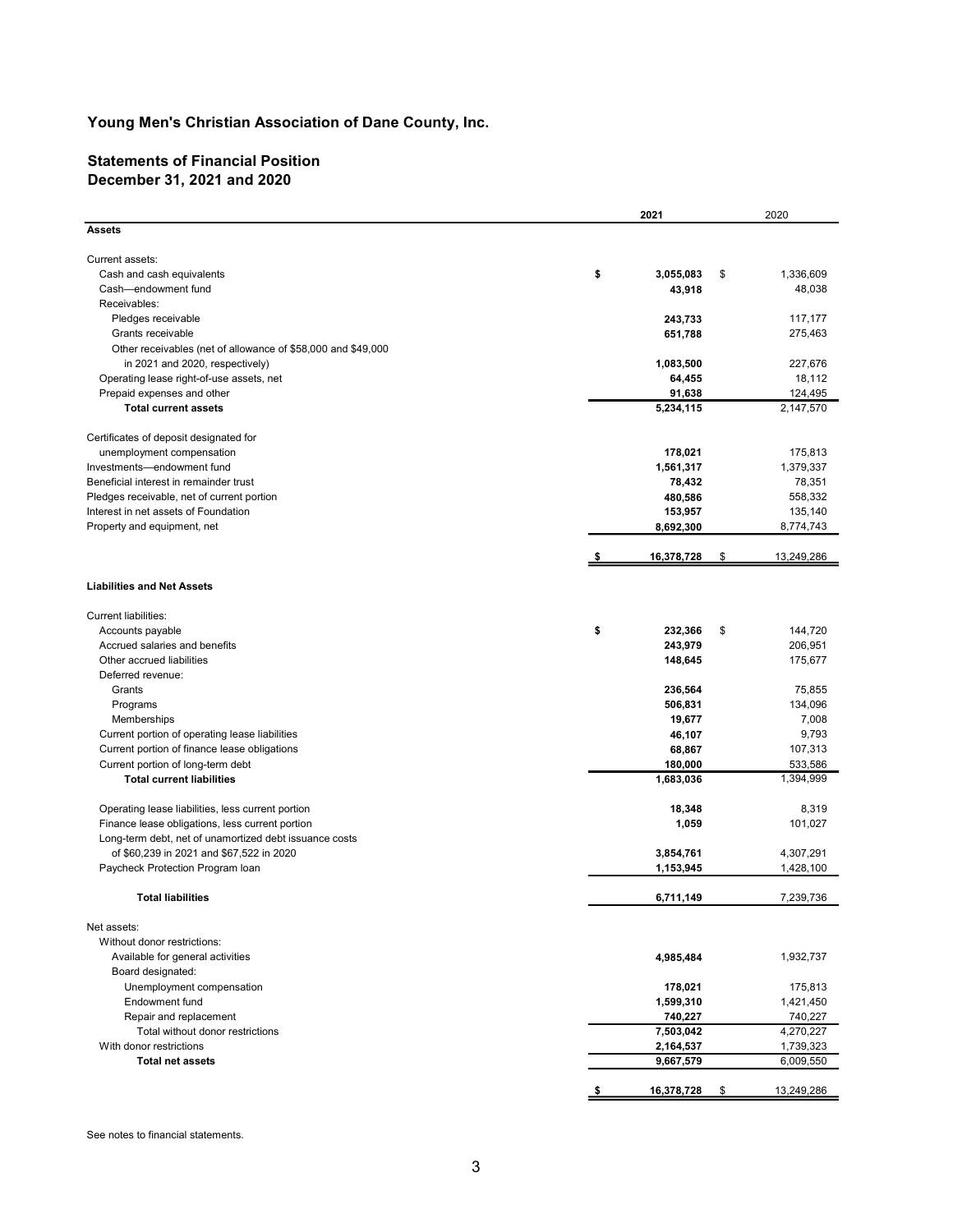# Statements of Activities Years Ended December 31, 2021 and 2020

|                                                                     | 2021          |     | 2020                     |
|---------------------------------------------------------------------|---------------|-----|--------------------------|
| <b>Changes in Net Assets Without Donor Restrictions</b>             |               |     |                          |
| Support:                                                            |               |     |                          |
| Contributions                                                       | \$<br>341,412 | -\$ | 389,977                  |
| Grants                                                              | 1,082,748     |     | 484,881                  |
| Special events (net of expenditures of \$29,846 and \$28,565        |               |     |                          |
| in 2021 and 2020, respectively)                                     | 43,003        |     | 24,716                   |
| United Way of Dane County                                           | 17,687        |     | 13,711                   |
| Net assets released from restrictions                               | 297,028       |     | 148,565                  |
| Total support                                                       | 1,781,878     |     | 1,061,850                |
| Revenue:                                                            |               |     |                          |
| Program and other fees                                              | 4,735,293     |     | 3,753,591                |
| Membership dues                                                     | 2,939,976     |     | 3,753,096                |
| Purchase of service contracts                                       | 4,077         |     | 10,745                   |
| Merchandise sales                                                   | 3,885         |     | 5,232                    |
| Investment income                                                   | 186,165       |     | 172,586                  |
| Gain on extinguishment of Paycheck Protection Program Ioan (Note 6) | 1,428,100     |     | $\overline{\phantom{a}}$ |
| Other                                                               | 1,855,006     |     | 83,183                   |
| Change in interest in net assets of Foundation                      | 23,999        |     | 8,687                    |
| Total revenue                                                       | 11,176,501    |     | 7,787,120                |
| <b>Total support and revenue</b>                                    | 12,958,379    |     | 8,848,970                |
| Expenses:                                                           |               |     |                          |
| Salaries                                                            | 5,103,123     |     | 5,009,554                |
| Payroll taxes and insurance                                         | 417,294       |     | 459,282                  |
| Employee benefits                                                   | 587,359       |     | 574,972                  |
| Professional fees                                                   | 214,736       |     | 195,367                  |
| Supplies                                                            | 507,168       |     | 387,467                  |
| Telephone and postage                                               | 78,620        |     | 79,274                   |
| Printing and promotion                                              | 125,417       |     | 139,845                  |
| Occupancy                                                           | 1,151,454     |     | 1,044,962                |
| Technology                                                          | 308,818       |     | 240,969                  |
| Interest expense                                                    | 91,959        |     | 128,146                  |
| Depreciation and amortization                                       | 680,870       |     | 842,575                  |
| Minor equipment and equipment repair                                | 138,071       |     | 92,040                   |
| Travel, conferences and meetings                                    | 63,634        |     | 51,076                   |
| National percentage support                                         | 130,254       |     | 128,469                  |
| Organizational dues                                                 | 16,133        |     | 10,902                   |
| Bad debt expense                                                    | 75,986        |     | 118,903                  |
|                                                                     |               |     |                          |
| Other expense (income)                                              | 34,668        |     | (482)                    |
| <b>Total expenses</b>                                               | 9,725,564     |     | 9,503,321                |
| Change in net assets without donor restrictions                     | 3,232,815     |     | (654, 351)               |
| (Continued)                                                         |               |     |                          |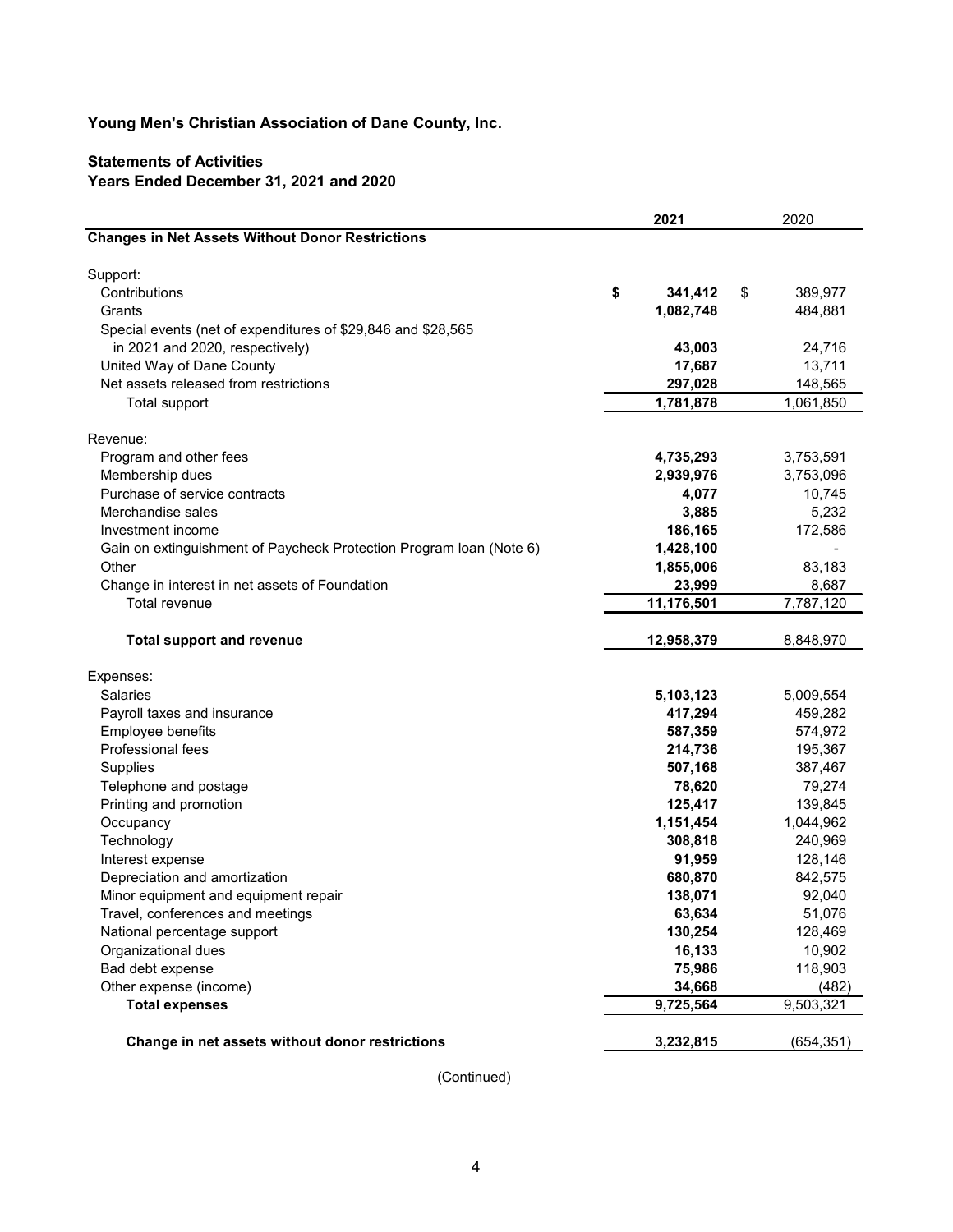# Statements of Activities (Continued) Years Ended December 31, 2021 and 2020

| Young Men's Christian Association of Dane County, Inc.                                |            |                           |            |
|---------------------------------------------------------------------------------------|------------|---------------------------|------------|
| <b>Statements of Activities (Continued)</b><br>Years Ended December 31, 2021 and 2020 |            |                           |            |
|                                                                                       | 2021       |                           | 2020       |
| <b>Changes in Net Assets With Donor Restrictions</b>                                  |            |                           |            |
| Change in value of beneficial interest in remainder trust                             | \$<br>81   | $\boldsymbol{\mathsf{s}}$ | (3,042)    |
| Contributions                                                                         | 70,373     |                           | 41,841     |
| Grants                                                                                | 651,788    |                           | 275,463    |
| Net assets released from restrictions                                                 | (297, 028) |                           | (148,565)  |
| Change in net assets with donor restrictions                                          | 425,214    |                           | 165,697    |
| <b>Change in net assets</b>                                                           | 3,658,029  |                           | (488, 654) |
| Net assets beginning of year                                                          | 6,009,550  |                           | 6,498,204  |
| Net assets, end of year                                                               | 9,667,579  | S.                        | 6,009,550  |

See notes to financial statements.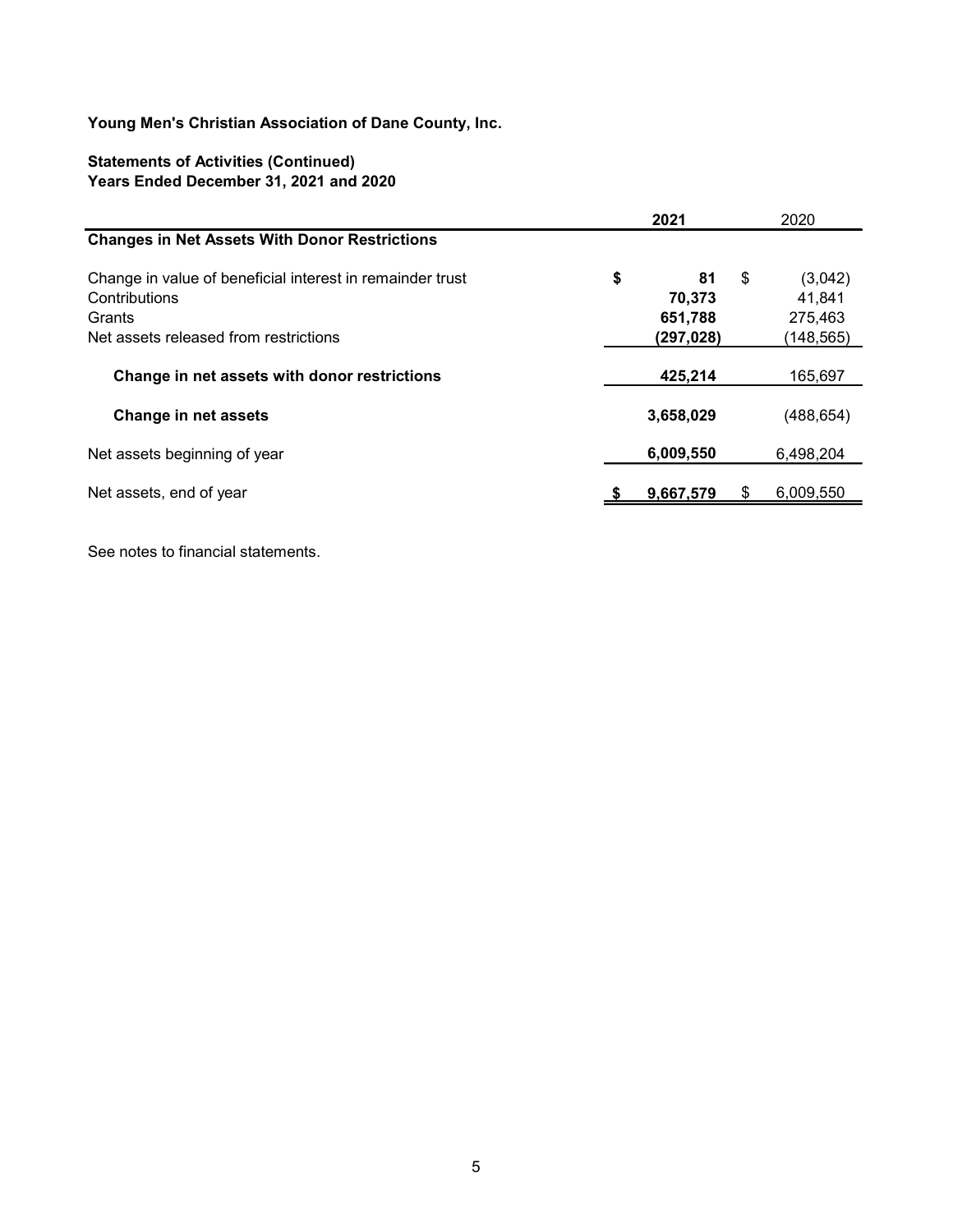## Statements of Cash Flows Years Ended December 31, 2021 and 2020

|                                                                                   | 2021            | 2020             |
|-----------------------------------------------------------------------------------|-----------------|------------------|
| Cash flows from operating activities:                                             |                 |                  |
| Change in net assets                                                              | \$<br>3,658,029 | \$<br>(488, 654) |
| Adjustments to reconcile change in net assets                                     |                 |                  |
| to net cash provided by (used in) operating activities:                           |                 |                  |
| Depreciation and amortization                                                     | 680,870         | 842,575          |
| Gain on sale of property and equipment                                            | (80)            | (1,822)          |
| Amortization of debt issuance costs included in interest                          | 7,283           | 7,585            |
| Change in value of beneficial interest in remainder trust                         | (81)            | 3,042            |
| Undistributed change in interest in net assets of Foundation                      | (18, 817)       | (3,589)          |
| Unrealized and realized gains on investments                                      | (162, 964)      | (156, 429)       |
| Gain on extinguishment of Paycheck Protection Program Ioan (Note 6)               | (1,428,100)     |                  |
| Changes in assets and liabilities:                                                |                 |                  |
| Pledges receivable                                                                | (48, 810)       | 83,872           |
| Grants receivable                                                                 | (376, 325)      | (252, 612)       |
| Other receivables                                                                 | (855, 824)      | 84,130           |
| Prepaid expenses and other                                                        | 32,857          | 5,818            |
| Accounts payable                                                                  | 87,646          | (276, 549)       |
| Accrued expenses and other                                                        | 9,996           | (49, 495)        |
| Deferred revenue                                                                  | 546,113         | (396, 857)       |
| Net cash provided by (used in) operating activities                               | 2,131,793       | (598, 985)       |
| Cash flows from investing activities:                                             |                 |                  |
| Purchases of property and equipment                                               | (627, 415)      | (470, 400)       |
| Proceeds from the sale of property and equipment                                  | 750             | 2,100            |
| Purchase of investments                                                           | (211, 670)      | (684, 873)       |
| Proceeds from sales of investments                                                | 192,654         | 682,391          |
| Net cash used in investing activities                                             | (645, 681)      | (470, 782)       |
|                                                                                   |                 |                  |
| Cash flows from financing activities:<br>Proceeds from issuance of long-term debt |                 | 322,321          |
| Proceeds from Paycheck Protection Program loan                                    | 1,153,945       | 1,428,100        |
| Payments on finance lease obligations                                             | (110, 096)      | (120, 586)       |
| Principal payments on long-term debt                                              | (813, 399)      | (204, 131)       |
| Net cash provided by financing activities                                         | 230,450         | 1,425,704        |
|                                                                                   |                 |                  |
| Net increase in cash, cash equivalents,                                           |                 |                  |
| certificates of deposit and restricted cash                                       | 1,716,562       | 355,937          |
| Cash, cash equivalents, certificates of deposit and                               |                 |                  |
| restricted cash, beginning of year                                                | 1,560,460       | 1,204,523        |
| Cash, cash equivalents, certificates of deposit and                               |                 |                  |
| restricted cash, end of year                                                      | 3,277,022       | \$<br>1,560,460  |

(Continued)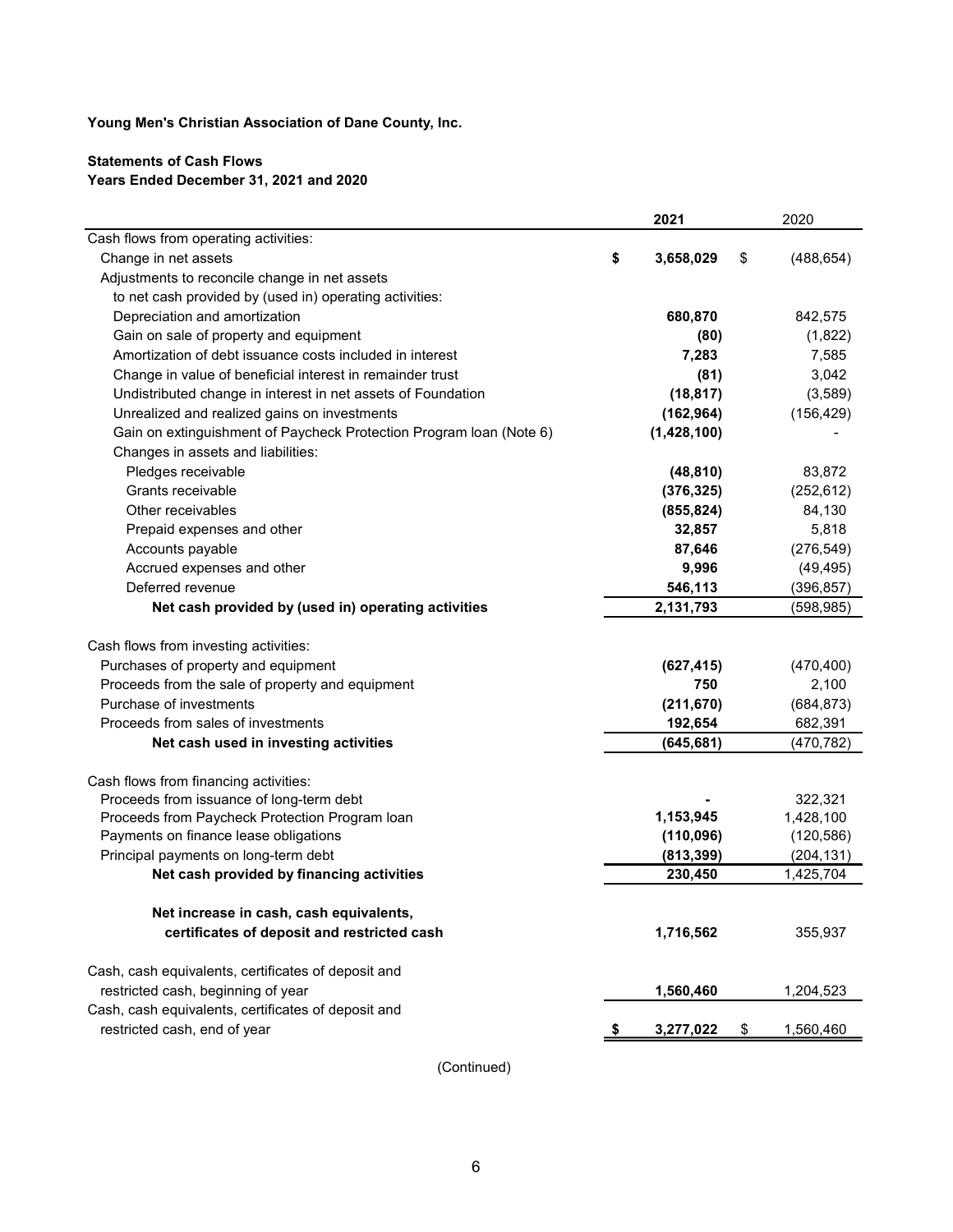# Statements of Cash Flows (Continued) Years Ended December 31, 2021 and 2020

|                                                                       | 2021            |      | 2020      |
|-----------------------------------------------------------------------|-----------------|------|-----------|
| Supplemental disclosure of cash flow information:                     |                 |      |           |
| Cash payments for interest                                            | 94,696          | - 35 | 131,496   |
| Supplemental schedules of noncash investing and financing activities: |                 |      |           |
| Gain on extinguishment of Paycheck Protection Program Ioan (Note 6)   | 1,428,100       | S.   |           |
| Equipment acquired through buyout of finance lease                    | 28,318          | \$   |           |
| Reconciliation of cash, cash equivalents, certificates of deposit and |                 |      |           |
| restricted cash to the statements of financial position:              |                 |      |           |
| Cash and cash equivalents                                             | \$<br>3,055,083 | \$   | 1,336,609 |
| Cash-endowment fund                                                   | 43,918          |      | 48,038    |
| Certificates of deposit designated for                                |                 |      |           |
| unemployment compensation                                             | 178,021         |      | 175,813   |
| Total cash, cash equivalents, certificates of deposit                 |                 |      |           |
| and restricted cash                                                   | 3,277,022       | S.   | 1,560,460 |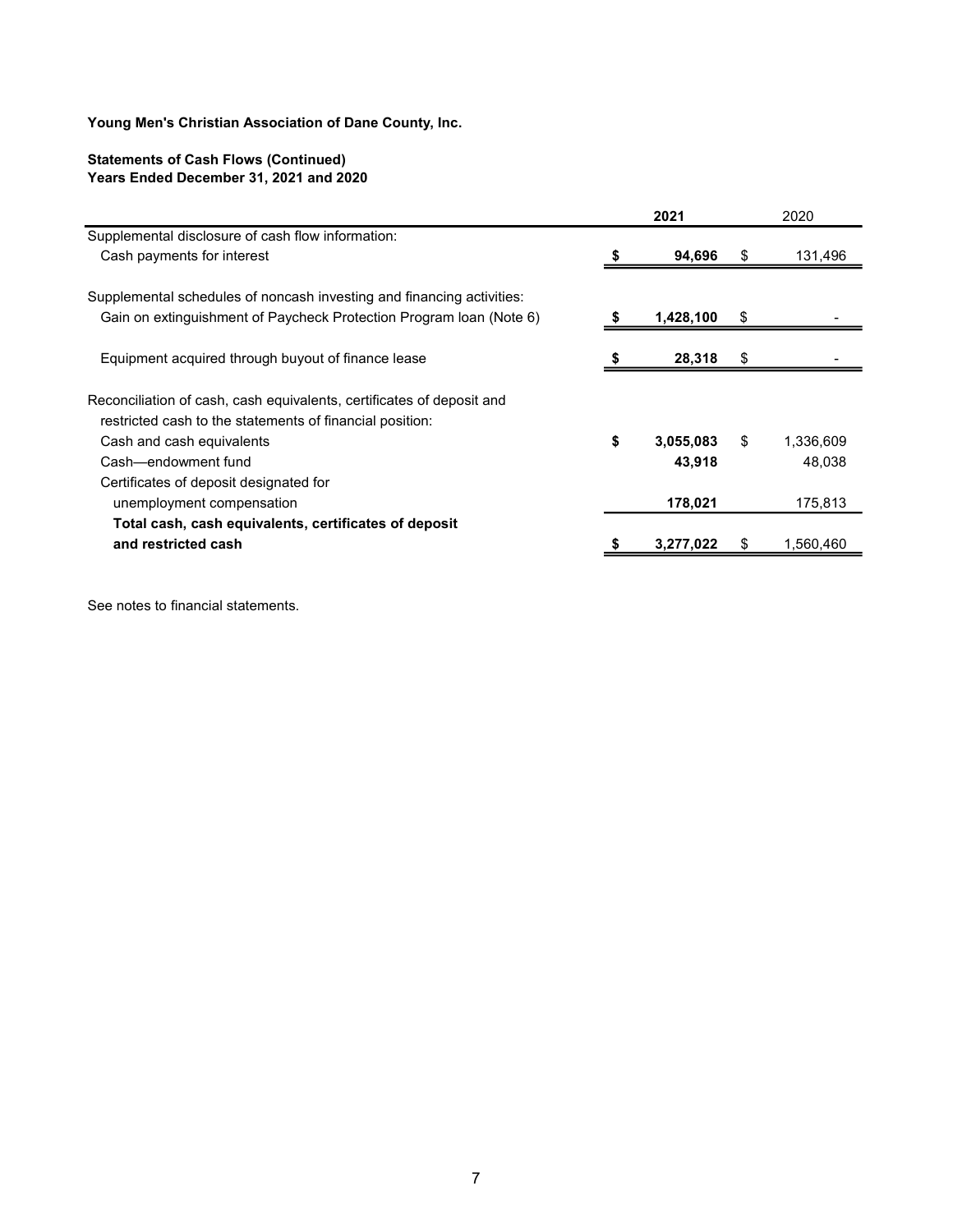### Notes to Financial Statements

#### Note 1. Nature of Activities and Significant Accounting Policies

Nature of activities: The Young Men's Christian Association of Dane County, Inc. (the Association) offers human services which include programs within the general areas of healthy living, family support, child care, youth leadership development, social responsibility, and community outreach to persons in the Dane County area.

A summary of the Association's significant accounting policies follows:

Use of estimates: The preparation of financial statements in conformity with accounting principles generally accepted in the United States of America (U.S. GAAP) requires management to make estimates and assumptions that affect the reported amounts of assets and liabilities and disclosure of contingent assets and liabilities at the date of the financial statements and the reported amounts of revenues and expenses during the reporting period. Actual results could differ from those estimates.

Cash and cash equivalents: Highly liquid investments with a maturity of three months or less when acquired or investments readily convertible to known amounts of cash are considered to be cash equivalents. Bank balances of cash and certificates of deposit generally exceed Federal Deposit Insurance Corporation insured limits. Management does not believe there is a risk of loss associated with these accounts.

**Cash—endowment fund:** Cash equivalents held in the endowment fund investment account are classified as cash-endowment fund.

Pledges receivable: Unconditional promises to give are recorded as pledge receivables in the year the promise is made. Pledges expected to be collected in future years are recorded at the present value of the expected future cash flows. Management determines the allowance for doubtful accounts based on an assessment of the current status of individual amounts. Management believes all pledges are fully collectible as of December 31, 2021 and 2020.

Other receivables: Receivables for program, memberships and other miscellaneous revenues are initially carried at original transaction amount. Each reporting period, the Association evaluates the collectability of the receivables and records an allowance for doubtful accounts representing its estimate of the probable losses. Management determines the allowance for doubtful accounts by identifying troubled accounts and by using historical experience applied to an aging of accounts. Receivables are written off when deemed uncollectible. Recoveries of receivables previously written off are recorded when received.

Included in other receivables for the year ended December 31, 2021, the Employee Retention Credit (ERC), was created under the Coronavirus Aid, Relief, and Economic Security Act (CARES Act), to encourage employers to retain and continue paying employees. The Association has determined they meet the requirements for an ERC credit of \$1,714,982. This revenue is included in other income on the statements of activities. Of this amount, \$714,198 was received prior to December 31, 2021. The Association recorded a receivable for the remaining credit in the amount of \$1,000,784 included in other receivables on the statements of financial position. The Association filed Form 941-X Adjusted Employer's Quarterly Federal Tax Return or Claim for Refund for the first, second, and third quarters of 2021.

Certificates of deposit: Certificates of deposit are recorded at amortized cost.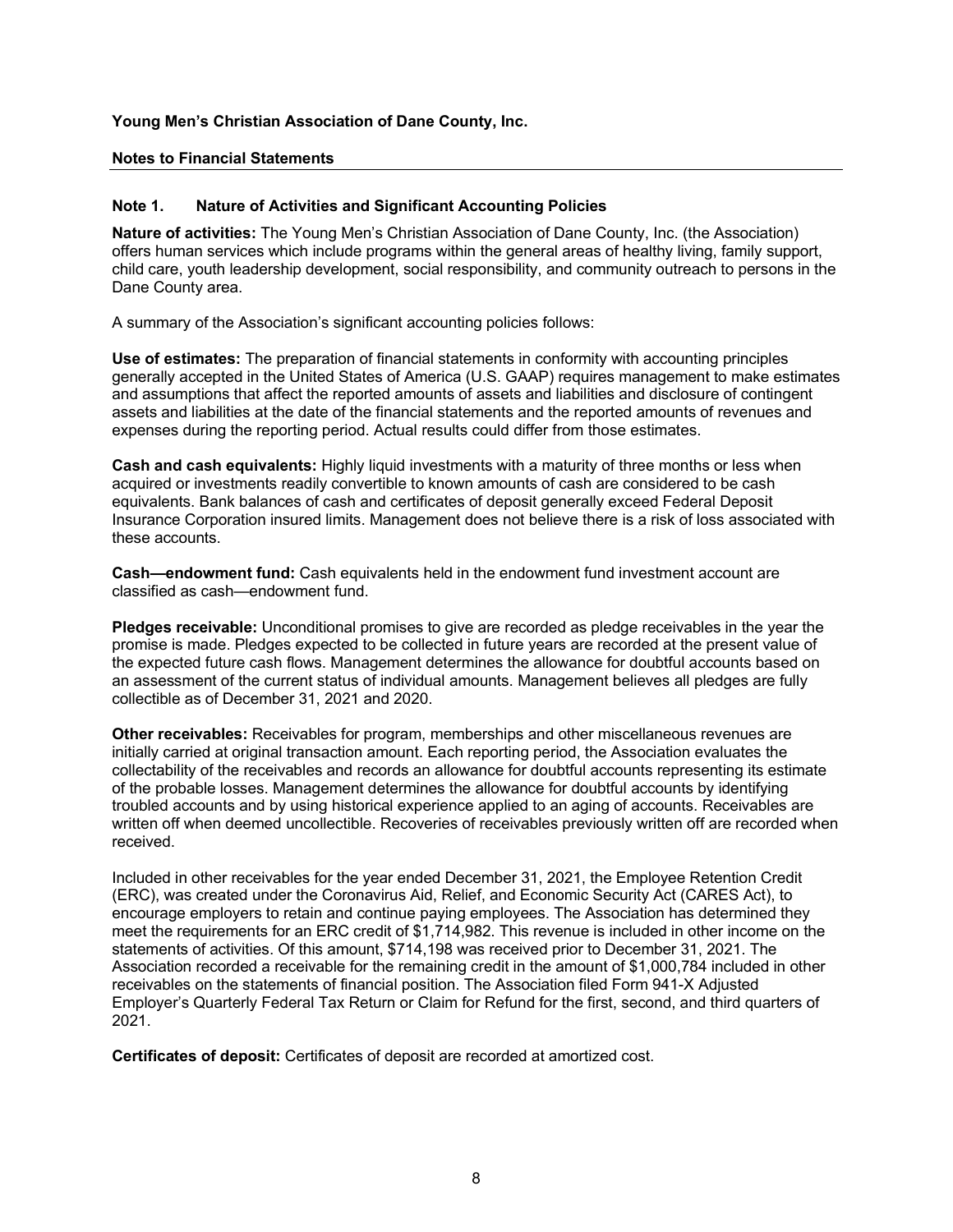### Notes to Financial Statements

#### Note 1. Nature of Activities and Significant Accounting Policies (Continued)

Investments: Investments are carried at fair value. Gains and losses, including realized gains and losses and unrealized appreciation or depreciation as well as dividend and interest income, are included in the statements of activities.

Beneficial interest in remainder trust: The Association received a contribution in which the donor has retained a life interest. The remainder trust gift is a time-restricted contribution not available to the Association until after the death of the donor's spouse, who, while living, receives quarterly payouts from the remainder trust based on a fixed percentage of the market value of the invested funds as of December 18, 2001, the date of the remainder trust. The assets are invested and administered by a trustee, and distributions are made to the beneficiaries. Adjustments to the assets' carrying value is recognized as change in value of beneficial interest in the remainder trust and is classified as a change in assets with donor restrictions.

Charitable lead annuity trust: The Association was named a 5% beneficiary of a charitable lead annuity trust. The charitable lead annuity trust gift is an annuity payment received on or before the last day of each taxable year for a 10-year term beginning December 31, 2018. Yearly payouts from the charitable lead annuity trust are based on a fixed dollar amount based on the initial net fair market value of the assets allocated to the charitable lead annuity trust, using the values as finally determined for federal estate tax purposes. The assets are invested and administered by a trustee, and distributions are made to the beneficiaries. Amounts expected to be collected in future years are recorded at the present value of their estimated cash flows. Amortization of the discount is included in contribution revenue and will be classified as changes in assets with donor restrictions. The non-current portion of the asset is recorded at net present value as a pledge receivable. The trust funds are restricted for expenditures for YMCA East and YMCA West.

Interest in net assets of foundation: The Association has an ongoing economic interest in the net assets of the Madison Community Foundation, Inc. (the Foundation). Accordingly, the Association recognizes its interest in the net assets of the Foundation at fair value, which is included in the accompanying statements of financial position as interest in net assets of Foundation. The Association recognizes changes in its interest in net assets of the Foundation and presents those changes in the accompanying statements of activities as changes in interest in net assets of Foundation.

Property and equipment: Property and equipment whose cost exceeds \$2,500 is capitalized at cost. Donated assets are capitalized at their estimated fair value at the date donated. Depreciation is provided over the estimated useful lives of the respective assets on a straight-line basis. Leasehold improvements are amortized over the shorter of the lease term or useful life. Amortization of assets acquired under finance leases is included with depreciation and amortization expense on owned assets. Interest expense incurred on borrowed funds during the period of construction of capital assets is capitalized as a component of the cost of acquiring those assets.

Membership and program revenue recognition: The Association generates substantial amounts of revenues from providing membership services to its members through collection of membership dues and offering various activity programs to its program participants throughout the year through collection of program and other fees. A single contract could include one or multiple performance obligations. For those contracts that have multiple performance obligations, the Association allocates the total transaction price to each performance obligation based on its relative standalone selling price, which is determined based on the Association's overall pricing objectives, taking into consideration market conditions and other factors.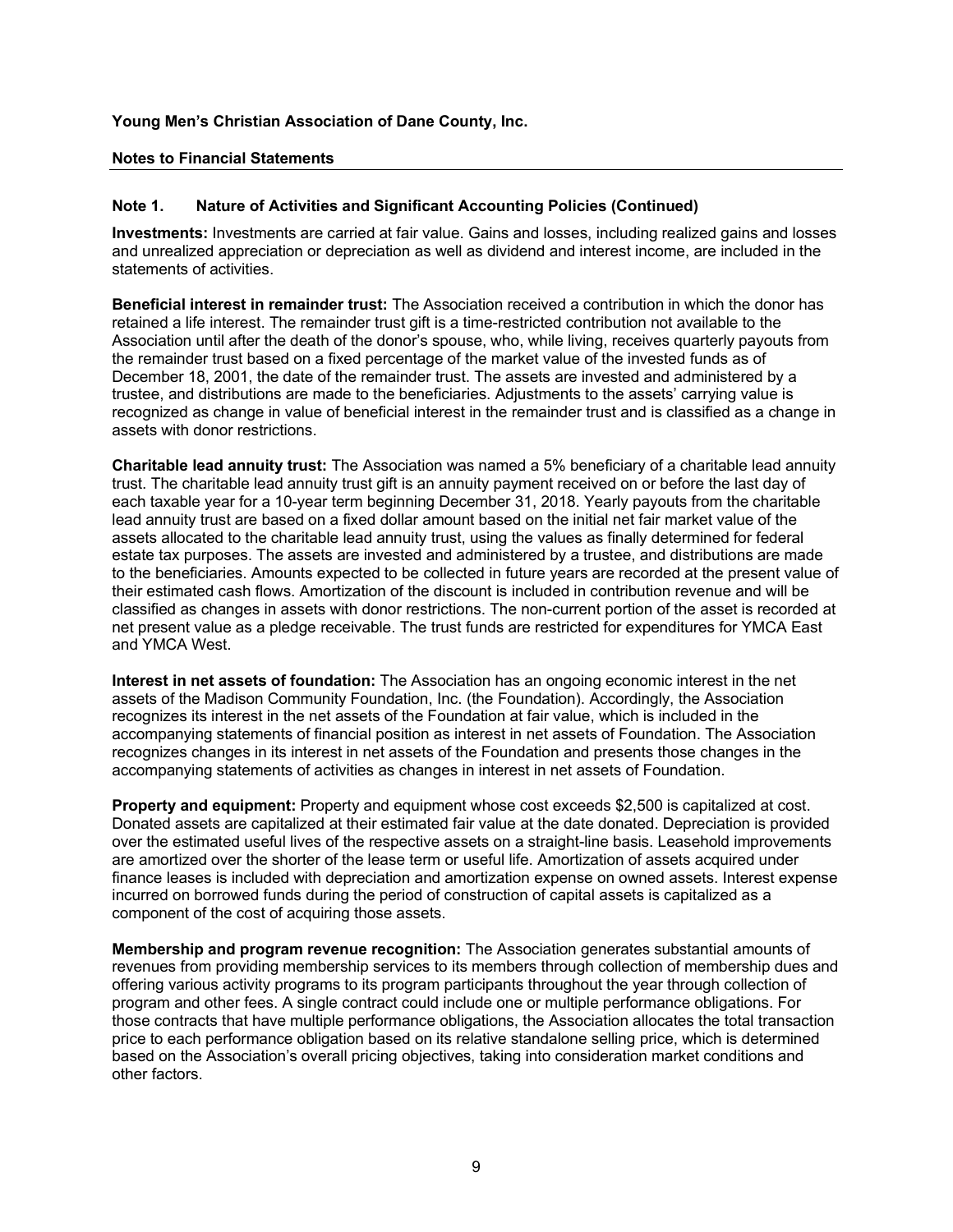### Notes to Financial Statements

#### Note 1. Nature of Activities and Significant Accounting Policies (Continued)

The Association satisfies its performance obligation for membership dues over time as the related services are provided during the membership contract period as a stand-ready obligation. The performance obligation related to program and other fees are typically satisfied over the course of the program service period.

The Association recognizes revenues under fixed-fee billing arrangements. The Association agrees to a pre-established fee in exchange for a predetermined set of membership, program, or other services. If the Association's estimates indicate a potential loss, such loss is recognized in the period in which the loss first becomes probable and reasonably estimable. Payments are required in advance of the membership or program period. Differences between the timing of billings and the recognition of revenue are recognized as either other receivables or deferred revenues in the statements of financial position.

Variable consideration exist with contracts related to discounts and financial assistance given to qualifying individuals or families who are socially, or economically disadvantaged, and refunds. Financial assistance is awarded based on a member application, income support, and the Association's approval and is presented net of the applicable revenue stream on the statements of activities. Refunds, although rare, can be provided at the request of program participants prior to the conclusion of a program. In most instances, a product-exchange (i.e. credit for future program) is first offered to participants. Refunds are considered as price concessions in determining the transaction price.

Contributions: Contributions are recorded as revenue when received or when an unconditional pledge has been made. All contributions are considered available for unrestricted use unless specifically restricted by the donor. Contributions received whose restrictions or conditions are met within the same year as received are recognized as revenue without donor restriction in the period received. Unconditional promises to give that are expected to be collected in future years are recorded at the present value of their estimated future cash flows. The discounts on those amounts are computed using risk-free interest rates applicable to the years in which the promises are received. Amortization of the discounts is included in contribution revenue.

Grant revenue: Grant revenue is recognized when allowable expenses related to a grant are incurred. Grants received in advance are recorded as deferred revenue—grants on the statements of financial position. The Association's grant revenues are considered non-reciprocal, non-exchange transactions and are recognized similarly to contributions with conditions. Revenue recognition is deferred until such conditions are fully met by the Association.

Basis of presentation: The financial statements report net assets and changes in net assets in two classes that are based upon the existence or absence of restrictions on use that are placed by its donors, as follows:

Net assets without donor restrictions: Net assets without donor restrictions are resources available to support the Association. Contributions are considered to be without donor restrictions and available for general use unless specifically restricted by the donor.

Board designated net assets represent amounts received without donor restrictions that have been designated by the Board of Directors for specific use and are included in net assets without donor restrictions. The Board has designated net assets for the deposit required for unemployment compensation, for repair and replacement of property and equipment, and for the YMCA endowment fund (the Fund) established by the Board in 2004. The purpose of the Fund is to provide continuing financial support for programs, scholarships, new initiatives, and general operating expenses for the Association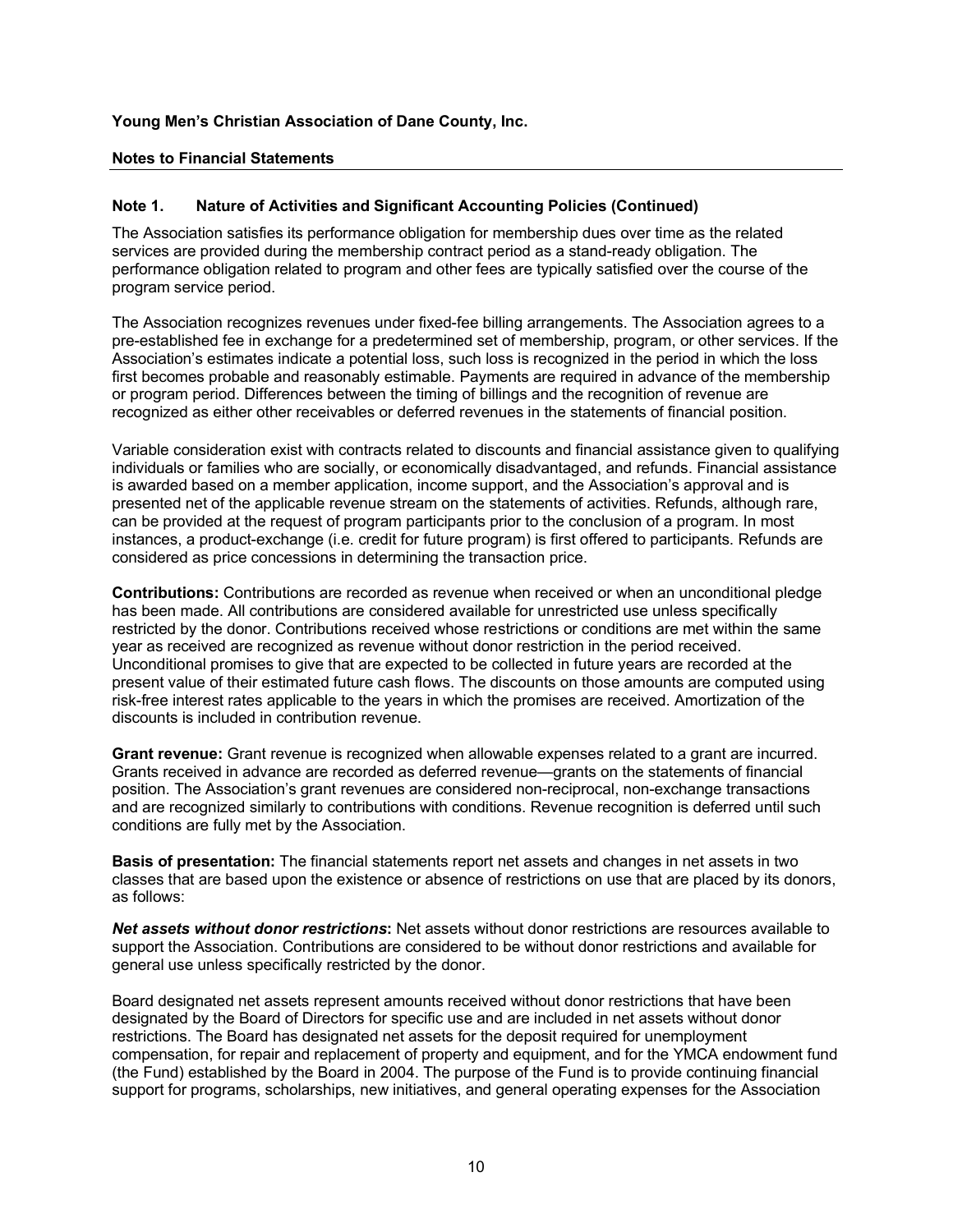### Notes to Financial Statements

#### Note 1. Nature of Activities and Significant Accounting Policies (Continued)

and to ensure the future success and stability of the Association. Assets designated for the Fund are included in investments and cash on the statements of financial position.

Net assets with donor restrictions: Net assets with donor restrictions are resources that are restricted by a donor for use for a particular purpose or in a particular future period. Some donor-imposed restrictions are temporary in nature, and the restriction will expire when the resources are used in accordance with the donor's instructions or when the stipulated time has passed. Other donor-imposed restrictions are perpetual in nature; the Association must continue to use the resources in accordance with the donor's instructions.

Advertising costs: The Association expenses advertising costs as incurred. Advertising expenses were approximately \$106,000 and \$102,000 for the years ended December 31, 2021 and 2020, respectively.

Income taxes: The Association is classified as a publicly-supported organization by the Internal Revenue Service and is exempt from income taxes under Section 501(c)(3) of the Internal Revenue Code and is also exempt from local property taxes and state franchise or income taxes.

The Association follows the provisions of the Uncertainty in Income Taxes Section of the Income Taxes Topic of the Financial Accounting Standards Board (FASB) ASC. These provisions address the determination of whether tax benefits claimed or expected to be claimed on a tax return should be recorded in the financial statements.

The Association files a Form 990 (Return of Organization Exempt from Income Tax) annually. When this return is filed, it is highly certain that some positions taken would be sustained upon examination by the taxing authorities, while others are subject to uncertainty about the merits of the position taken or the amount of the position that would ultimately be sustained. Examples of tax positions include the taxexempt status of the entity and various positions relative to potential sources of unrelated business income tax (UBIT). UBIT is reported on Form 990T, as appropriate. The benefit of a tax position is recognized in the financial statements in the period during which, based on all available evidence, management believes that it is more likely than not that the positions will be sustained upon examination, including the resolution of appeals or litigation processes, if any.

Reclassification: Certain amounts in the 2020 financial statements have been reclassified, with no effect on net assets or changes in net assets, in order to conform with the 2021 presentation.

Pending accounting standards. In September 2020, the FASB issued Accounting Standards Update (ASU) 2020-07, Not-for-Profit Entities (Topic 958): Presentation and Disclosures by Not-for-Profit Entities for Contributed Nonfinancial Assets, which requires a not-for-profit entity to present contributed nonfinancial assets in the statement of activities as a line item that is separate from contributions of cash or other financial assets. ASU 2020-07 also requires additional qualitative and quantitative disclosures about contributed nonfinancial assets received, disaggregated by category. This ASU is effective for the Association's December 31, 2022, financial statements. The Association is currently evaluating the impact of this new guidance on its financial statements.

**Subsequent events:** The Association has evaluated subsequent events for potential recognition and/or disclosures through May 25, 2022, the date the financial statements were issued.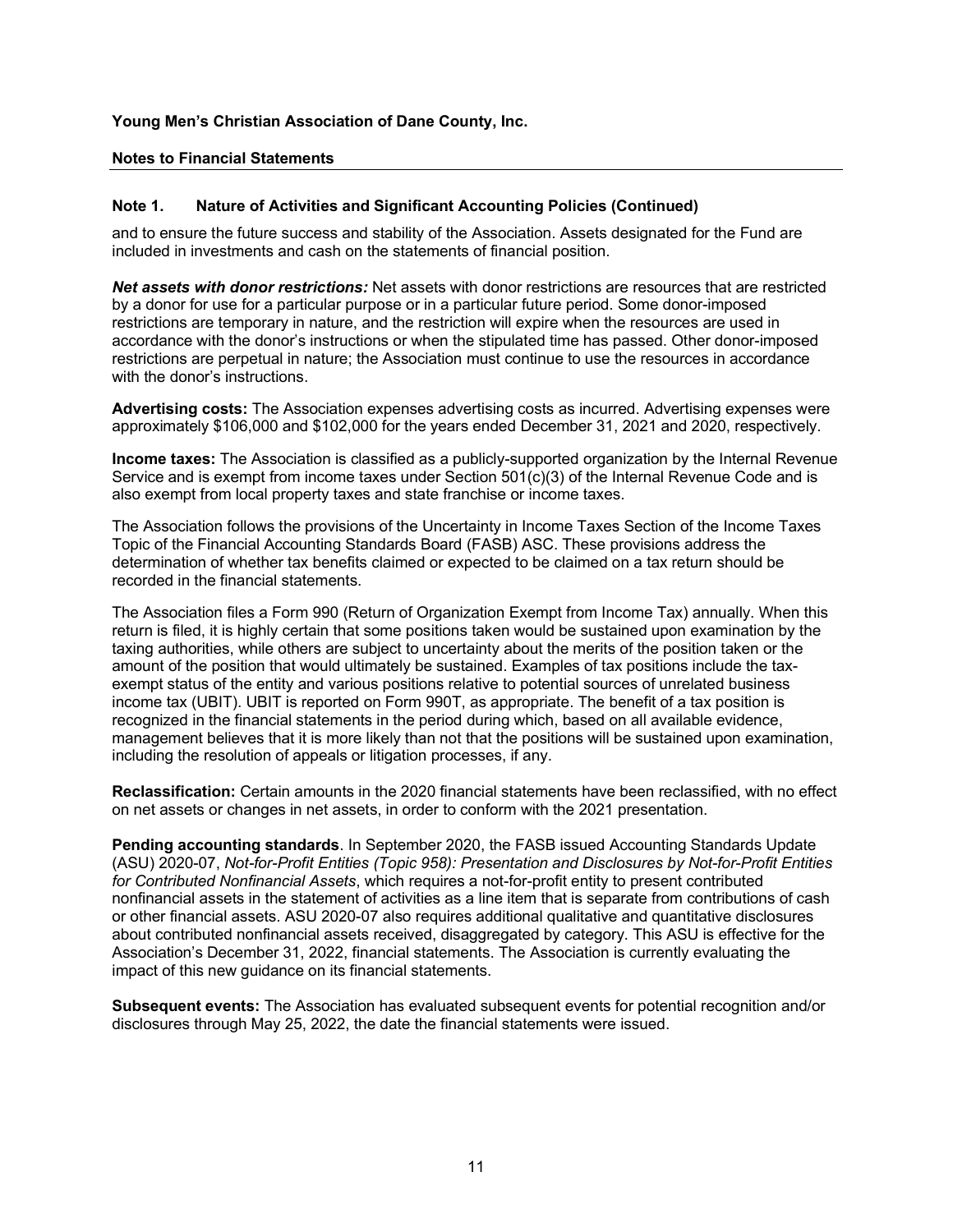### Notes to Financial Statements

#### Note 2. Liquidity

| Young Men's Christian Association of Dane County, Inc.                                                                                                                        |                 |                 |
|-------------------------------------------------------------------------------------------------------------------------------------------------------------------------------|-----------------|-----------------|
| <b>Notes to Financial Statements</b>                                                                                                                                          |                 |                 |
|                                                                                                                                                                               |                 |                 |
| Note 2.<br><b>Liquidity</b>                                                                                                                                                   |                 |                 |
| Financial assets available for general expenditures within one year of the statements of financial position<br>date of December 31, 2021 and 2020, consists of the following: |                 |                 |
|                                                                                                                                                                               | 2021            | 2020            |
| Cash and cash equivalents                                                                                                                                                     | \$<br>3,055,083 | \$<br>1,336,609 |
| Pledges receivable, current                                                                                                                                                   | 243,733         | 117,177         |
| Grants receivable                                                                                                                                                             | 651,788         | 275,463         |
| Other receivables, net                                                                                                                                                        | 1,083,500       | 227,676         |
|                                                                                                                                                                               | \$<br>5,034,104 | \$<br>1,956,925 |

The Association annually receives donor gifts that generally do not have time and purpose restrictions. Most often the gifts are utilized to fund financial assistance for membership dues and program service participation. The Board of Directors has designated unrestricted net assets to separately fund unemployment compensation reserves; repairs and replacement of property and equipment and an endowment fund. The endowment fund's purpose is to provide continuing financial support for programs, scholarships, new initiatives, general operating expenses and to ensure the future stability of the Association. Although the endowment fund is listed as not available to be used within one year, with Board approval, such funds can be made readily available as needed.

Investment income without donor restrictions, contributions without donor restrictions, and contributions with donor restrictions for use in current activities and programs, are considered to be available to meet cash needs for general expenditures.

The Association manages its cash available to meet general expenditures by operating within a prudent range of financial soundness and stability, maintaining a sufficient level of asset liquidity, and monitoring and maintaining reserves to provide reasonable assurance that all obligations will continue to be met.

## Note 3. Fair Value Measurements and Investments

Fair value is defined as the price that would be received to sell an asset or paid to transfer a liability in an orderly transaction between market participants at the measurement date and sets out a fair value hierarchy. The fair value hierarchy gives the highest priority to quoted prices in active markets for identical assets or liabilities (Level 1) and the lowest priority to unobservable inputs (Level 3). Inputs are broadly defined under the provisions as assumptions market participants would use in pricing an asset or liability.

The three levels of the fair value hierarchy under the provisions are described below:

- Level 1: Unadjusted quoted prices in active markets for identical assets or liabilities that the reporting entity has the ability to access at the measurement date.
- Level 2: Inputs other than quoted prices within Level 1 that are observable for the investment, either directly or indirectly. These inputs include quoted prices for similar investments in active markets, quoted prices for identical or similar investments in markets that are not active, and inputs other than quoted prices that are observable for the investment. These are inputs that are derived principally from, or corroborated by, observable market data by correlation or other means.
- Level 3: Inputs are unobservable for the investment and include situations where there is little, if any, market activity for the investment. The inputs into the determination of fair value are based upon the best information in the circumstances and may require significant management judgment estimation.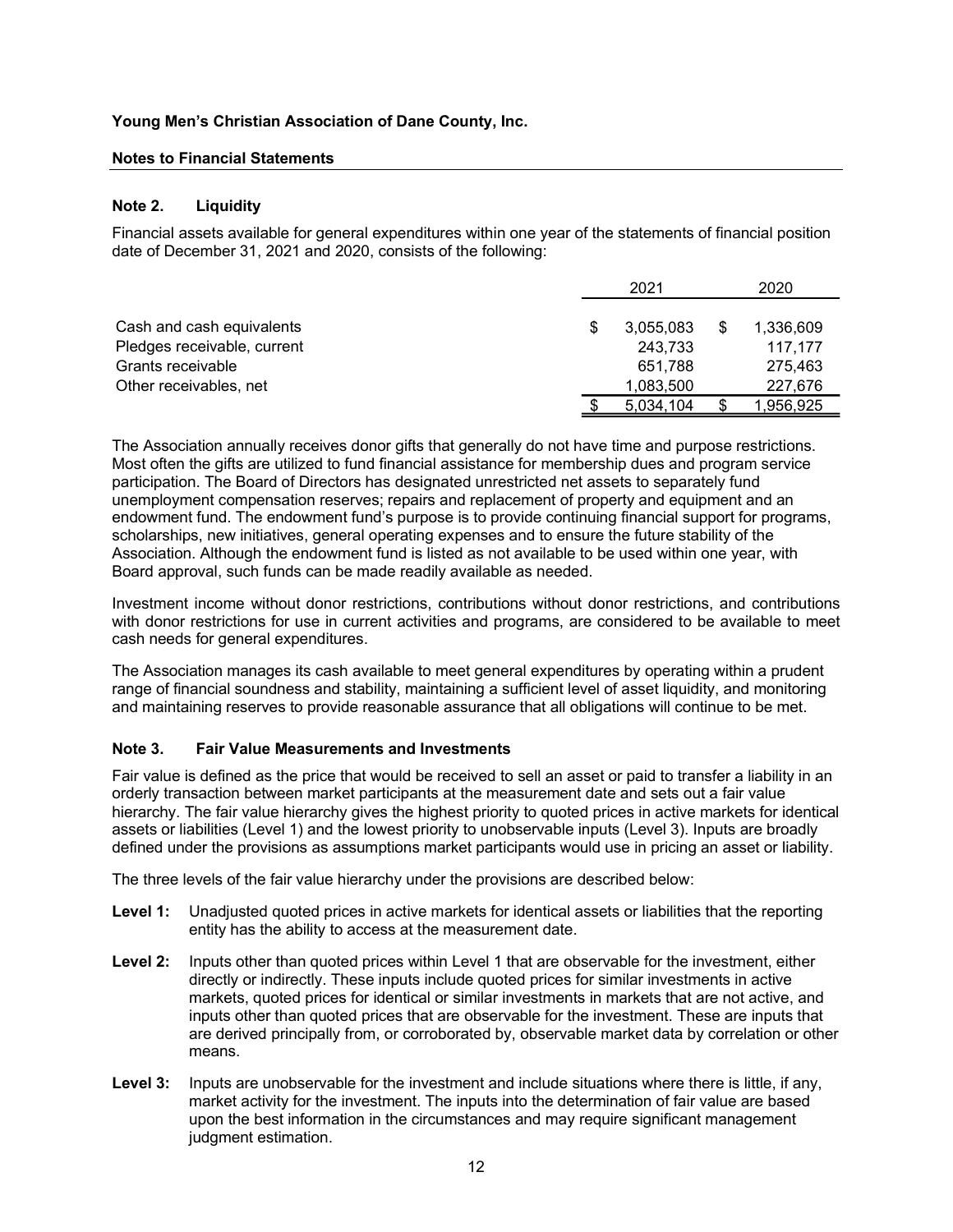#### Notes to Financial Statements

#### Note 3. Fair Value Measurements and Investments (Continued)

| Young Men's Christian Association of Dane County, Inc.                                                                                                                                                                             |                    |                              |         |                   |                    |                              |         |                   |
|------------------------------------------------------------------------------------------------------------------------------------------------------------------------------------------------------------------------------------|--------------------|------------------------------|---------|-------------------|--------------------|------------------------------|---------|-------------------|
| <b>Notes to Financial Statements</b>                                                                                                                                                                                               |                    |                              |         |                   |                    |                              |         |                   |
| Note 3.<br><b>Fair Value Measurements and Investments (Continued)</b>                                                                                                                                                              |                    |                              |         |                   |                    |                              |         |                   |
| in the value of such investments, it is at least reasonably possible that changes in risks in the near term                                                                                                                        |                    |                              |         |                   |                    |                              |         |                   |
| would materially affect investment balances and the amounts reported in the financial statements.<br>The tables below present the balances of assets measured at fair value on a recurring basis by level<br>within the hierarchy: |                    |                              |         |                   |                    |                              |         |                   |
|                                                                                                                                                                                                                                    | Total              | December 31, 2021<br>Level 1 | Level 2 | Level 3           | Total              | December 31, 2020<br>Level 1 | Level 2 | Level 3           |
| Investments:<br>Mutual funds:<br>Equity securities:                                                                                                                                                                                |                    |                              |         |                   |                    |                              |         |                   |
| U.S. equities<br>Developed foreign<br>Fixed income securities:                                                                                                                                                                     | 814,574<br>222,895 | 814,574<br>- \$<br>222,895   |         |                   | 746,154<br>199,673 | 746,154<br>- \$<br>199,673   |         |                   |
| Taxable U.S.                                                                                                                                                                                                                       | 489,625            | 489,625                      |         |                   | 405,908            | 405,908                      |         |                   |
| U.S. listed real estate                                                                                                                                                                                                            | 34,223             | 34,223                       |         |                   | 27,602             | 27,602                       |         |                   |
| Beneficial interest in remainder trust<br>Interest in net assets of Foundation                                                                                                                                                     | 78,432<br>153,957  |                              |         | 78,432<br>153,957 | 78,351<br>135,140  |                              |         | 78,351<br>135,140 |

Fair value of mutual funds are valued at the daily closing price as reported by the fund. Mutual funds held by the Association are open-end mutual funds and exchange-traded funds (ETFs) that are registered with the SEC. Open-ended mutual funds are required to publish their daily net asset value (NAV) and to transact at that price. ETFs are marketable securities which track an index and are traded and valued similarly to common stock. The funds held by the Association are deemed to be actively traded.

The beneficial interest in remainder trust funds are invested in debt and equity securities, and the Association records its interest in this trust at fair value based on estimated future cash receipts discounted at 1.6%, which approximates the rate of return on U.S. government securities. The Association considers these funds as Level 3 investment.

The interest in net assets of the Foundation is based on an annual valuation report received from the Foundation's trustees. The Association's interest in funds held in trust by others is considered Level 3, based on unobservable inputs, in the fair value hierarchy.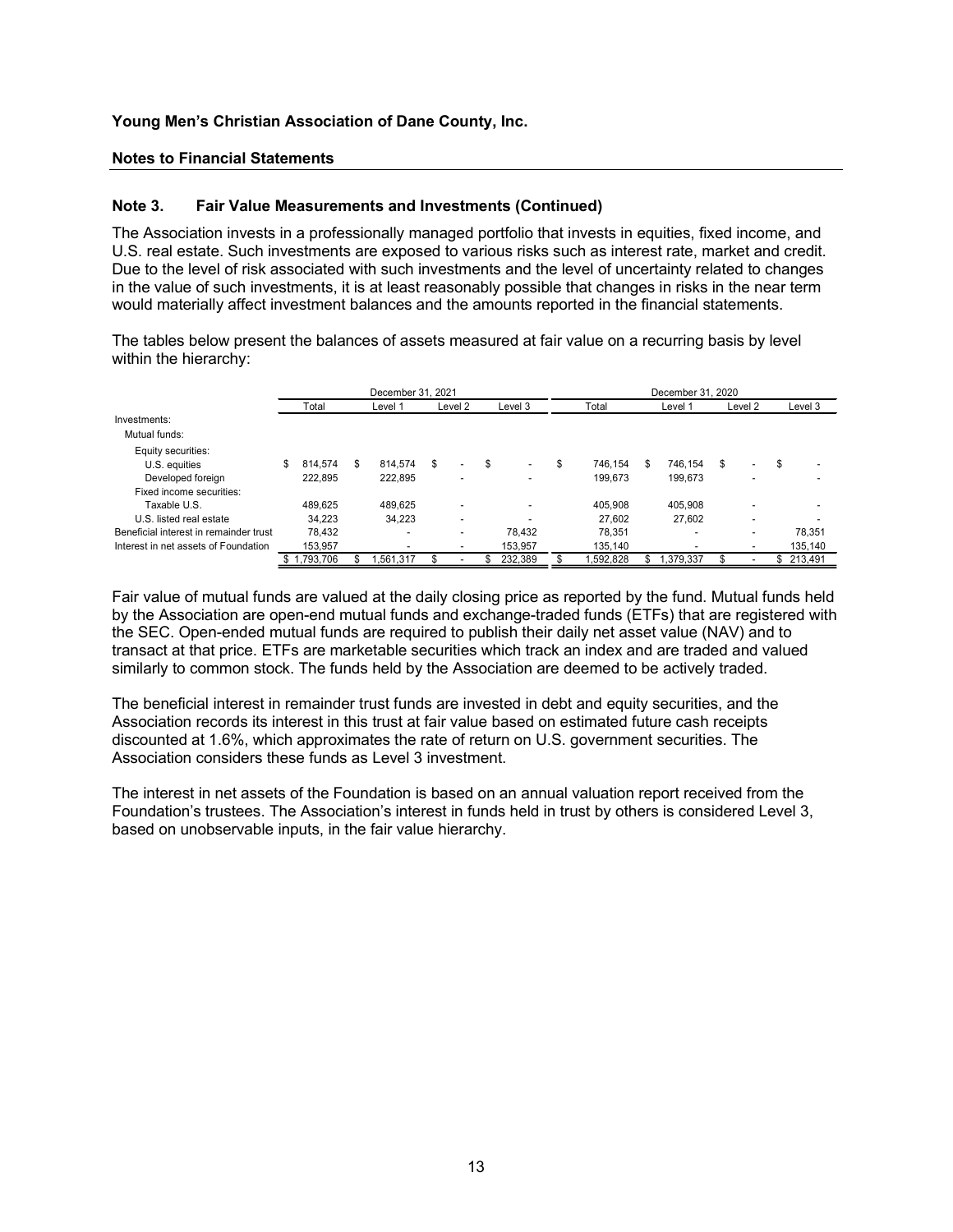### Notes to Financial Statements

### Note 3. Fair Value Measurements and Investments (Continued)

| Young Men's Christian Association of Dane County, Inc.                                                  |                                                  |      |                                                |
|---------------------------------------------------------------------------------------------------------|--------------------------------------------------|------|------------------------------------------------|
| <b>Notes to Financial Statements</b>                                                                    |                                                  |      |                                                |
| Note 3.<br><b>Fair Value Measurements and Investments (Continued)</b>                                   |                                                  |      |                                                |
| Assets measured at fair value on a recurring basis using significant unobservable inputs (Level 3):     |                                                  |      |                                                |
|                                                                                                         |                                                  | 2021 |                                                |
|                                                                                                         | Beneficial Interest in<br><b>Remainder Trust</b> |      | <b>Interest in Net Assets</b><br>of Foundation |
| Beginning balance, January 1<br>Net realized and unrealized gain on investments<br><b>Distributions</b> | \$<br>78,351<br>20,035<br>(18,003)               | \$   | 135,140<br>21,225<br>(5, 183)                  |
| Contributions<br>Interest, dividends, and other income<br>Fees and expenses                             | 2,545<br>(4, 496)                                |      | 4,447<br>(1,672)                               |
| Ending balance, December 31                                                                             | 78,432                                           | \$   | 153,957                                        |
|                                                                                                         |                                                  | 2020 |                                                |
|                                                                                                         | Beneficial Interest in<br><b>Remainder Trust</b> |      | Interest in Net Assets<br>of Foundation        |
| Beginning balance, January 1<br>Net realized and unrealized gain on investments<br><b>Distributions</b> | \$<br>81,393<br>16,779<br>(18,003)               | \$   | 131,551<br>8,373<br>(5,097)<br>1,993           |
| Contributions                                                                                           |                                                  |      |                                                |

| <b>Distributions</b>                                                          | (18,003)               |      | (5, 183)                      |
|-------------------------------------------------------------------------------|------------------------|------|-------------------------------|
| Contributions                                                                 |                        |      | 4,447                         |
| Interest, dividends, and other income                                         | 2,545                  |      |                               |
| Fees and expenses                                                             | (4, 496)               |      | (1,672)                       |
| Ending balance, December 31                                                   | 78,432                 | \$   | 153,957                       |
|                                                                               |                        |      |                               |
|                                                                               |                        | 2020 |                               |
|                                                                               | Beneficial Interest in |      | <b>Interest in Net Assets</b> |
|                                                                               | <b>Remainder Trust</b> |      | of Foundation                 |
|                                                                               |                        |      |                               |
| Beginning balance, January 1                                                  | \$<br>81,393           | \$   | 131,551                       |
| Net realized and unrealized gain on investments                               | 16,779                 |      | 8,373                         |
| <b>Distributions</b>                                                          | (18,003)               |      | (5,097)                       |
| Contributions                                                                 |                        |      | 1,993                         |
| Interest, dividends, and other income                                         | 2,682                  |      |                               |
| Fees and expenses                                                             | (4,500)                |      | (1,680)                       |
| Ending balance, December 31                                                   | 78,351                 | \$   | 135,140                       |
|                                                                               |                        |      |                               |
| Investment income consisted of the following for the years ended December 31: |                        |      |                               |
|                                                                               | 2021                   |      | 2020                          |
|                                                                               |                        |      |                               |
| Interest and dividends                                                        | \$<br>23,201           | \$   | 16,157                        |
| Net unrealized and realized gains (losses)                                    | 162,964                |      | 156,429                       |
| Total investment income at December 31                                        | \$<br>186,165          | \$   | 172,586                       |
|                                                                               |                        |      |                               |
|                                                                               |                        |      |                               |
|                                                                               |                        |      |                               |
|                                                                               |                        |      |                               |
|                                                                               |                        |      |                               |

|                                            | 2021    | 2020    |
|--------------------------------------------|---------|---------|
| Interest and dividends                     | 23.201  | 16.157  |
| Net unrealized and realized gains (losses) | 162.964 | 156.429 |
| Total investment income at December 31     | 186.165 | 172.586 |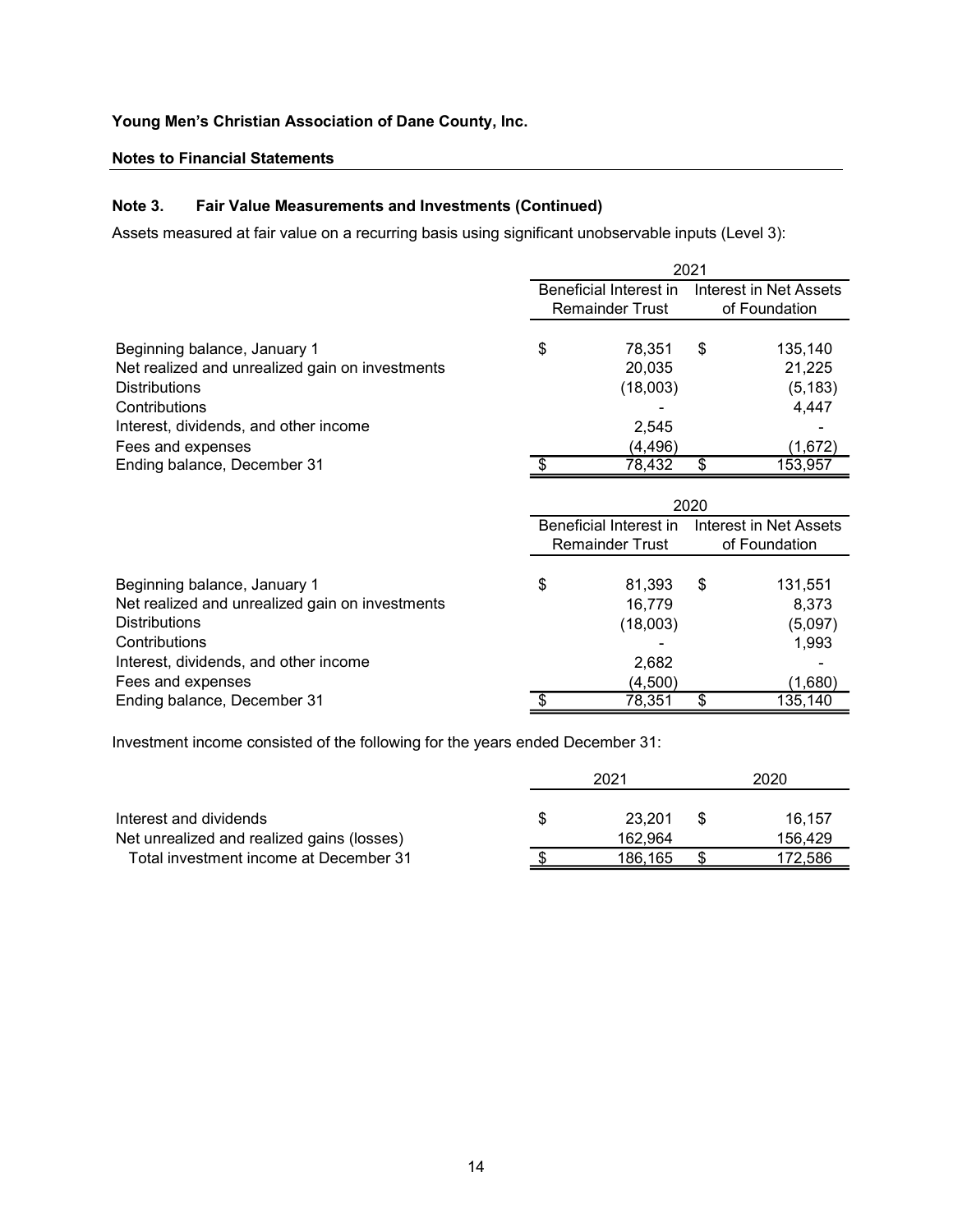### Notes to Financial Statements

#### Note 4. Charitable Lead Annuity Trust/Pledge Receivable

| <b>Notes to Financial Statements</b><br>Note 4.<br><b>Charitable Lead Annuity Trust/Pledge Receivable</b><br>The Association is the beneficiary of a charitable lead trust agreement held by an independent trustee.<br>Under the terms of the agreement, the Association has an unconditional right to receive all or a portion of<br>specified cash flows from the agreement. The agreement is valued at the initial fair market value based<br>on expected future cash flows and discounted present value at a risk-adjusted rate. As of December 31,<br>2021 and 2020, the Association applied a discount rate of 3.2%. The Association's beneficial interest was<br>\$576,199 and \$653,945 at December 31, 2021 and 2020, respectively.<br>The net present value of the pledge receivable is the following:<br>2021<br>2020<br>Pledges receivable in: |
|-------------------------------------------------------------------------------------------------------------------------------------------------------------------------------------------------------------------------------------------------------------------------------------------------------------------------------------------------------------------------------------------------------------------------------------------------------------------------------------------------------------------------------------------------------------------------------------------------------------------------------------------------------------------------------------------------------------------------------------------------------------------------------------------------------------------------------------------------------------|
|                                                                                                                                                                                                                                                                                                                                                                                                                                                                                                                                                                                                                                                                                                                                                                                                                                                             |
|                                                                                                                                                                                                                                                                                                                                                                                                                                                                                                                                                                                                                                                                                                                                                                                                                                                             |
|                                                                                                                                                                                                                                                                                                                                                                                                                                                                                                                                                                                                                                                                                                                                                                                                                                                             |
|                                                                                                                                                                                                                                                                                                                                                                                                                                                                                                                                                                                                                                                                                                                                                                                                                                                             |
|                                                                                                                                                                                                                                                                                                                                                                                                                                                                                                                                                                                                                                                                                                                                                                                                                                                             |
| \$<br>95,613<br>Less than one year<br>\$<br>95,613                                                                                                                                                                                                                                                                                                                                                                                                                                                                                                                                                                                                                                                                                                                                                                                                          |
| 478,065<br>One to five years<br>478,065                                                                                                                                                                                                                                                                                                                                                                                                                                                                                                                                                                                                                                                                                                                                                                                                                     |
| More than five years<br>54,599<br>150,212                                                                                                                                                                                                                                                                                                                                                                                                                                                                                                                                                                                                                                                                                                                                                                                                                   |
| Total pledges receivables<br>628,277<br>723,890                                                                                                                                                                                                                                                                                                                                                                                                                                                                                                                                                                                                                                                                                                                                                                                                             |
| 52,078<br>Less discount to present value<br>69,945                                                                                                                                                                                                                                                                                                                                                                                                                                                                                                                                                                                                                                                                                                                                                                                                          |
| Pledge receivable, net<br>576,199<br>653,945                                                                                                                                                                                                                                                                                                                                                                                                                                                                                                                                                                                                                                                                                                                                                                                                                |
| 95,613<br>95,613<br>Less current portion                                                                                                                                                                                                                                                                                                                                                                                                                                                                                                                                                                                                                                                                                                                                                                                                                    |
| Noncurrent pledges receivable, net<br>480,586<br>558,332<br>S.                                                                                                                                                                                                                                                                                                                                                                                                                                                                                                                                                                                                                                                                                                                                                                                              |
| Note 5.<br><b>Property and Equipment</b>                                                                                                                                                                                                                                                                                                                                                                                                                                                                                                                                                                                                                                                                                                                                                                                                                    |
| Property and equipment as of December 31 are summarized as follows:                                                                                                                                                                                                                                                                                                                                                                                                                                                                                                                                                                                                                                                                                                                                                                                         |
| 2021<br>2020                                                                                                                                                                                                                                                                                                                                                                                                                                                                                                                                                                                                                                                                                                                                                                                                                                                |
| 1,742,454<br>\$<br>1,742,454<br>Land                                                                                                                                                                                                                                                                                                                                                                                                                                                                                                                                                                                                                                                                                                                                                                                                                        |
| Buildings and improvements<br>19,933,671<br>19,733,202                                                                                                                                                                                                                                                                                                                                                                                                                                                                                                                                                                                                                                                                                                                                                                                                      |
| Equipment and leasehold improvements<br>2,810,693<br>3,163,853                                                                                                                                                                                                                                                                                                                                                                                                                                                                                                                                                                                                                                                                                                                                                                                              |
| 24,839,978<br>24,286,349                                                                                                                                                                                                                                                                                                                                                                                                                                                                                                                                                                                                                                                                                                                                                                                                                                    |
| Less accumulated depreciation and amortization<br>16, 147, 678<br>15,511,606<br>8,692,300<br>Property and equipment, net<br>8,774,743                                                                                                                                                                                                                                                                                                                                                                                                                                                                                                                                                                                                                                                                                                                       |

# Note 5. Property and Equipment

|                                                | 2021       |   | 2020       |
|------------------------------------------------|------------|---|------------|
| Land                                           | 1.742.454  | S | 1.742.454  |
| Buildings and improvements                     | 19,933,671 |   | 19,733,202 |
| Equipment and leasehold improvements           | 3,163,853  |   | 2,810,693  |
|                                                | 24,839,978 |   | 24,286,349 |
| Less accumulated depreciation and amortization | 16,147,678 |   | 15,511,606 |
| Property and equipment, net                    | 8,692,300  |   | 8,774,743  |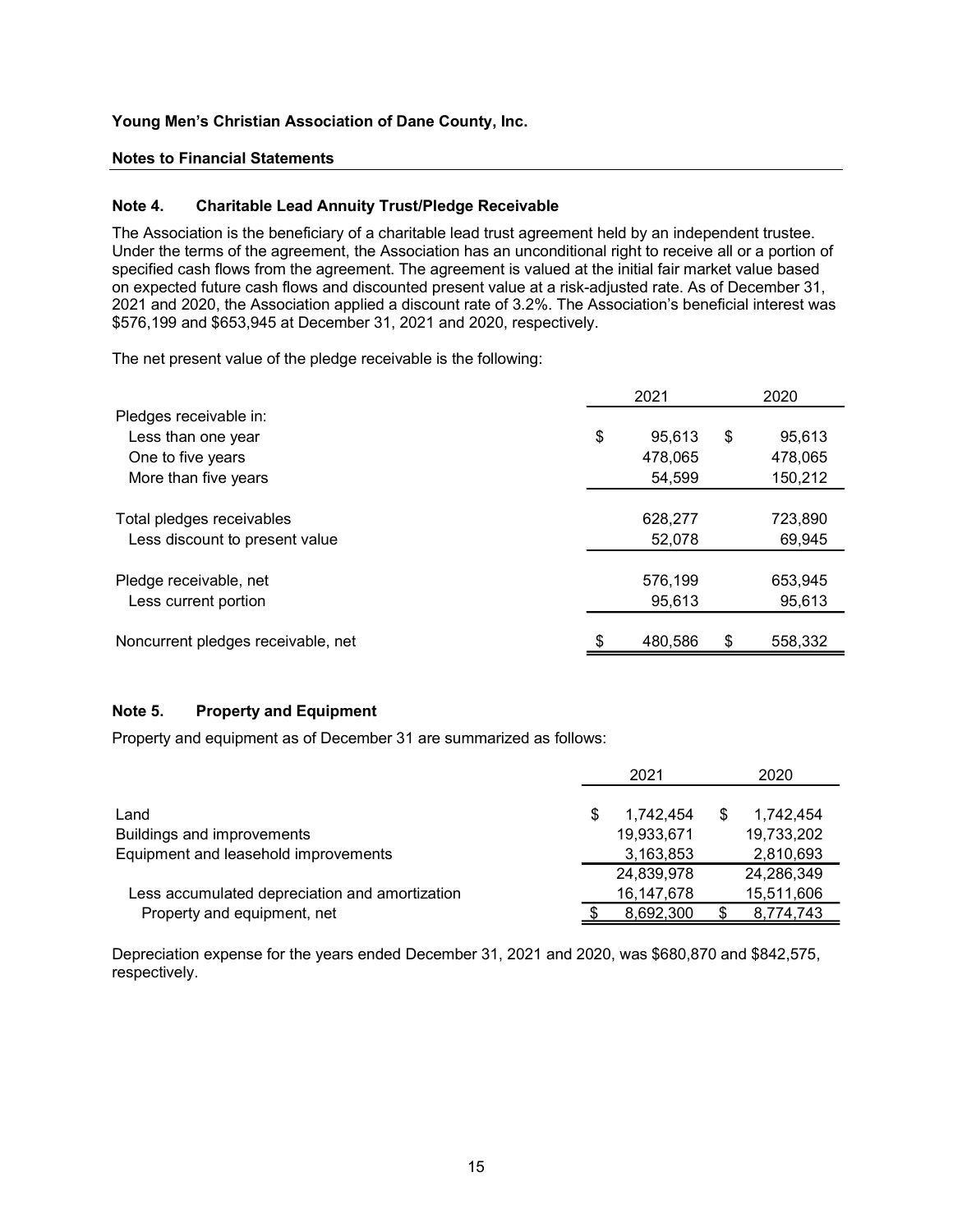#### Notes to Financial Statements

### Note 6. Pledged Assets, Long-Term Debt, Letter of Credit and Subsequent Event

| Young Men's Christian Association of Dane County, Inc.                                                                                  |                        |                         |  |  |  |  |  |
|-----------------------------------------------------------------------------------------------------------------------------------------|------------------------|-------------------------|--|--|--|--|--|
| <b>Notes to Financial Statements</b>                                                                                                    |                        |                         |  |  |  |  |  |
|                                                                                                                                         |                        |                         |  |  |  |  |  |
| Note 6.<br>Pledged Assets, Long-Term Debt, Letter of Credit and Subsequent Event                                                        |                        |                         |  |  |  |  |  |
|                                                                                                                                         |                        |                         |  |  |  |  |  |
| Long-term debt included the following as of December 31, 2021 and 2020:                                                                 |                        |                         |  |  |  |  |  |
|                                                                                                                                         | 2021                   | 2020                    |  |  |  |  |  |
| City of Sun Prairie, Wisconsin Variable Rate Demand Development Revenue                                                                 |                        |                         |  |  |  |  |  |
| Bonds, Series 2006, with variable interest at 1.37% at December 31, 2021,                                                               |                        |                         |  |  |  |  |  |
| annual payments, varying in amounts from \$180,000 to \$370,000,                                                                        |                        |                         |  |  |  |  |  |
| due December 2036                                                                                                                       | 4,000,000<br>\$        | 4,175,000<br>\$.        |  |  |  |  |  |
| Paycheck Protection Program loan payable with Johnson Bank, including                                                                   |                        |                         |  |  |  |  |  |
| interest at 1.0%, due February 5, 2026                                                                                                  | 1,153,945              |                         |  |  |  |  |  |
| Interest free promissory note, payable to City of Madison only upon sale,                                                               |                        |                         |  |  |  |  |  |
| change of use, or discontinuance of use of East facility                                                                                | 95,000                 | 95,000                  |  |  |  |  |  |
| Shared Savings Agreement payable to Sun Prairie Utilities, with fixed interest<br>at 2%, repaid during the year ended December 31, 2021 |                        | 7,627                   |  |  |  |  |  |
| Construction loan, payable to U.S. Bank, to finance construction on East                                                                |                        |                         |  |  |  |  |  |
| location roof, with fixed interest at 4.32%, repaid during year ended                                                                   |                        |                         |  |  |  |  |  |
| December 31, 2021                                                                                                                       |                        | 309,105                 |  |  |  |  |  |
| Line of credit, payable to U.S. Bank to finance construction on West                                                                    |                        |                         |  |  |  |  |  |
| location roof and foundation, with variable interest at the prime rate.                                                                 |                        |                         |  |  |  |  |  |
| minus 0.5%, repaid during the year ended December 31, 2021                                                                              |                        | 321,667                 |  |  |  |  |  |
| Paycheck Protection Program loan payable with Johnson Bank, including                                                                   |                        |                         |  |  |  |  |  |
| interest at 1.0%, extinguished in the year ended December 31, 2021                                                                      |                        | 1,428,100               |  |  |  |  |  |
|                                                                                                                                         | 5,248,945              | 6,336,499               |  |  |  |  |  |
| Less current maturities of long-term debt<br>Unamortized debt issuance cost                                                             | (180,000)<br>(60, 239) | (533, 586)<br>(67, 522) |  |  |  |  |  |
| Total long-term debt, net                                                                                                               | 5,008,706              | 5,735,391<br>\$         |  |  |  |  |  |
|                                                                                                                                         |                        |                         |  |  |  |  |  |

The bonds can be called on a daily basis by the bondholder. The Association has a remarketing agreement with the underwriter that provides for a "best efforts" remarketing of the bonds. The Association anticipates that additional bonds will be issued to extend the maturities; however, there can be no guarantee that these bonds can or will be remarketed. The bonds are secured by a letter of credit, expiring March 2023, in the amount of the outstanding principal balance on the bonds plus accrued interest. If the letter of credit is drawn on to pay for the bonds that were not remarketed, such amounts are due immediately.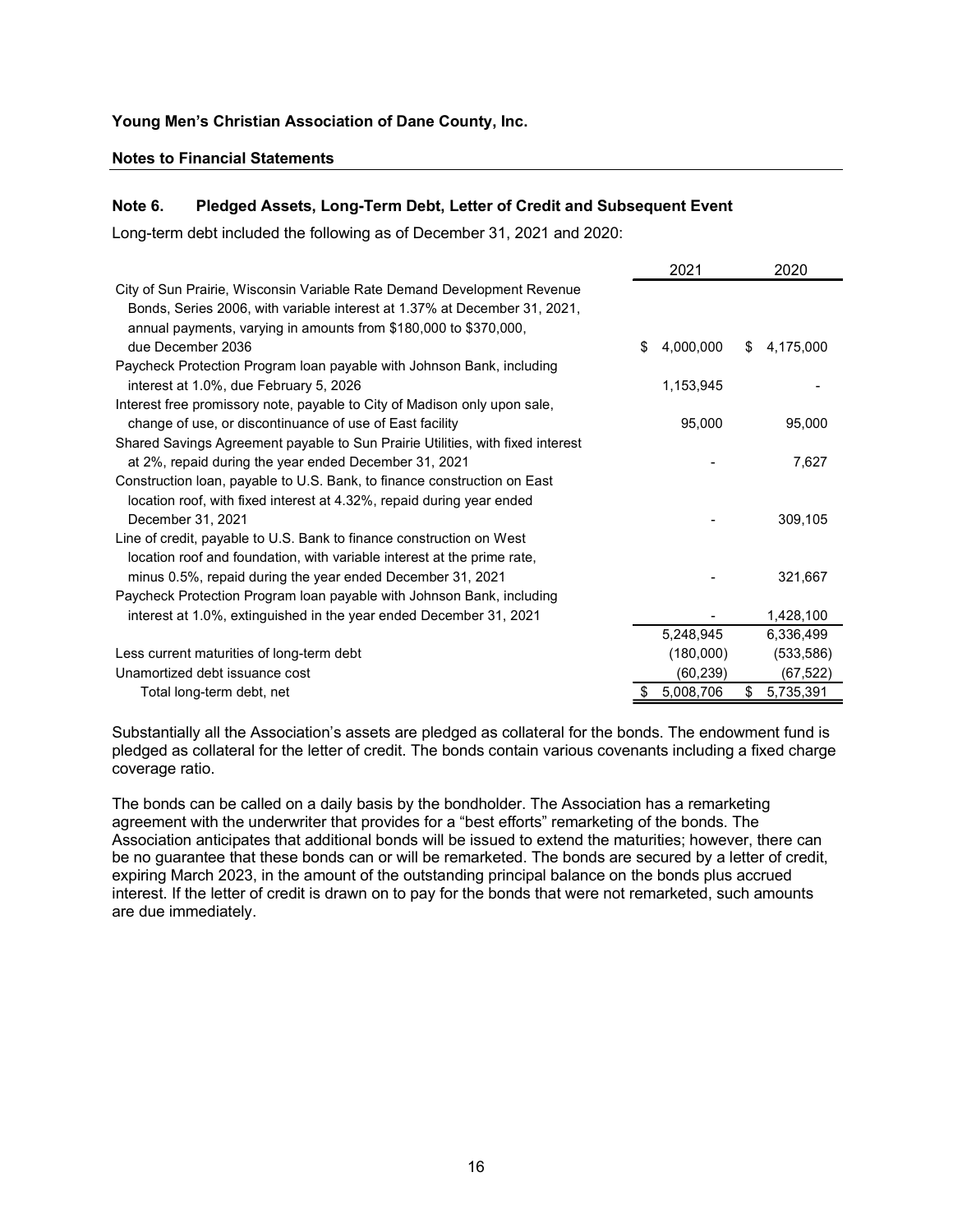### Notes to Financial Statements

#### Note 6. Pledged Assets, Long-Term Debt, Letter of Credit and Subsequent Event (Continued)

On March 27, 2020, the Coronavirus Aid, Relief, and Economic Security Act (CARES Act) was enacted to, amongst other provisions, provide emergency assistance for individuals, families and businesses affected by the coronavirus pandemic. The CARES Act established the Paycheck Protection Program (PPP), which is administered by the U.S. Small Business Administration (SBA), to provide loans to help offset certain payroll and other operating costs. The Association applied for and was awarded a PPP loan in the amount of \$1,428,100 on May 11, 2020. On February 5, 2021, the Association's PPP loan of \$1,428,100 was forgiven by the SBA. The income from forgiveness of the loan is recognized as a gain on extinguishment of PPP loan on the statement of activities for the year ended December 31, 2021. amongst other provisions, provide emergency assistance for individuals, families and businesses<br>ecled by the coronavirus pandemic. The CARES Act established the Paycheck Protection Program<br>PP). which is administered by the

| affected by the coronavirus pandemic. The CARES Act established the Paycheck Protection Program<br>PPP), which is administered by the U.S. Small Business Administration (SBA), to provide loans to help<br>offset certain payroll and other operating costs. The Association applied for and was awarded a PPP loan<br>n the amount of \$1,428,100 on May 11, 2020. On February 5, 2021, the Association's PPP loan of<br>$$1,428,100$ was forgiven by the SBA. The income from forgiveness of the loan is recognized as a gain on<br>extinguishment of PPP loan on the statement of activities for the year ended December 31, 2021. |                |           |  |
|----------------------------------------------------------------------------------------------------------------------------------------------------------------------------------------------------------------------------------------------------------------------------------------------------------------------------------------------------------------------------------------------------------------------------------------------------------------------------------------------------------------------------------------------------------------------------------------------------------------------------------------|----------------|-----------|--|
| The Association applied for and was awarded a second PPP loan in the amount of $$1,153,945$ on<br>February 5, 2021, calculated on the basis of documented payroll costs. The loan and accrued interest is<br>orgivable as long as the borrower uses the loan proceeds for eligible purposes, including payroll,<br>benefits, rent and utilities, and maintains payroll levels during the subsequent 24-week period. As of<br>December 31, 2021, the Association has accounted for the loan as a long-term liability under FASB ASC<br>170 and has not recognized any of the loan amount into income as the loan was not forgiven.      |                |           |  |
| On February 2, 2022, the Association's second PPP loan of \$1,135,945 was forgiven by the SBA.<br>Therefore, future maturities of the PPP loan have been omitted from the future maturities table below.                                                                                                                                                                                                                                                                                                                                                                                                                               |                |           |  |
| Assuming no bonds are called by the bondholders, future maturities of long-term debt, excluding the<br>priginal maturities of the PPP loan, are as follows:                                                                                                                                                                                                                                                                                                                                                                                                                                                                            |                |           |  |
| Years ending December 31,                                                                                                                                                                                                                                                                                                                                                                                                                                                                                                                                                                                                              |                |           |  |
| 2022                                                                                                                                                                                                                                                                                                                                                                                                                                                                                                                                                                                                                                   | $\mathfrak{S}$ | 180,000   |  |
| 2023                                                                                                                                                                                                                                                                                                                                                                                                                                                                                                                                                                                                                                   |                | 190,000   |  |
| 2024                                                                                                                                                                                                                                                                                                                                                                                                                                                                                                                                                                                                                                   |                | 200,000   |  |
| 2025                                                                                                                                                                                                                                                                                                                                                                                                                                                                                                                                                                                                                                   |                | 210,000   |  |
| 2026-2030                                                                                                                                                                                                                                                                                                                                                                                                                                                                                                                                                                                                                              |                | 1,245,000 |  |
| 2031-2035                                                                                                                                                                                                                                                                                                                                                                                                                                                                                                                                                                                                                              |                | 1,605,000 |  |
| 2036                                                                                                                                                                                                                                                                                                                                                                                                                                                                                                                                                                                                                                   |                | 465,000   |  |
|                                                                                                                                                                                                                                                                                                                                                                                                                                                                                                                                                                                                                                        |                | 4,095,000 |  |
| Unamortized debt issuance cost                                                                                                                                                                                                                                                                                                                                                                                                                                                                                                                                                                                                         |                | (60, 239) |  |
|                                                                                                                                                                                                                                                                                                                                                                                                                                                                                                                                                                                                                                        |                | 4,034,761 |  |
|                                                                                                                                                                                                                                                                                                                                                                                                                                                                                                                                                                                                                                        |                |           |  |
|                                                                                                                                                                                                                                                                                                                                                                                                                                                                                                                                                                                                                                        |                |           |  |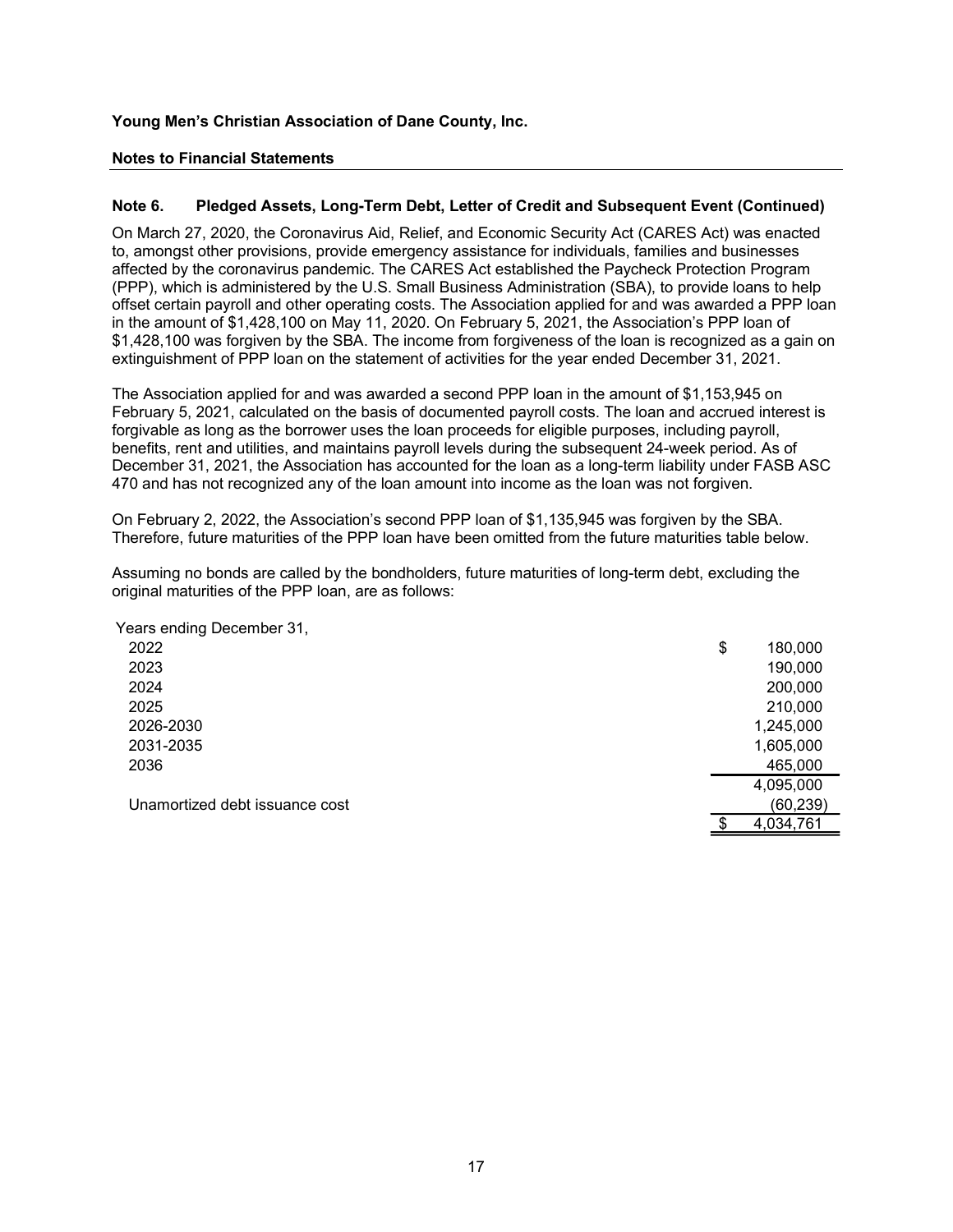### Notes to Financial Statements

#### Note 7. Leases and Rent Expense

The Association determines if a contract is or contains a lease at inception, which is the date on which the terms of the contract are agreed to and the agreement creates enforceable rights and obligations. A contract is or contains a lease if it conveys the right to control the use of an identified asset for a period of time in exchange for consideration. ROU assets and lease liabilities are recognized based on the present value of lease payments over the lease term at commencement. The Association has elected to use the risk-free rate, specifically the U.S. Treasury bill rate, to discount the lease payments for leases that do not have a readily determinable implicit rate. nich is the date on which the<br>hts and obligations. A<br>tentified asset for a period of<br>nized based on the present<br>tion has elected to use the<br>ments for leases that do not<br>rements to leases of less<br>ot included within the<br>sess

| contract is or contains a lease if it conveys the right to control the use of an identified asset for a period of<br>time in exchange for consideration. ROU assets and lease liabilities are recognized based on the present<br>value of lease payments over the lease term at commencement. The Association has elected to use the<br>risk-free rate, specifically the U.S. Treasury bill rate, to discount the lease payments for leases that do not<br>have a readily determinable implicit rate.                                                                              |               |                  |                          |  |
|------------------------------------------------------------------------------------------------------------------------------------------------------------------------------------------------------------------------------------------------------------------------------------------------------------------------------------------------------------------------------------------------------------------------------------------------------------------------------------------------------------------------------------------------------------------------------------|---------------|------------------|--------------------------|--|
| Under ASC 842, the Association has elected to not apply the recognition requirements to leases of less<br>than 12 months. These leases are expensed on a straight-line basis and are not included within the<br>Association's operating lease asset or liability. Lease costs associated with leases of less than 12 months<br>were immaterial for the year ended December 31, 2021. The Association did not have any lease<br>transactions with related parties.                                                                                                                  |               |                  |                          |  |
| The majority of the finance lease obligations relate to leased fitness equipment, which are included in<br>property and equipment, net, on the statements of financial position. Finance lease assets shown below<br>are presented net of accumulated amortization, which was approximately \$336,000 and \$251,000 for the<br>years ended December 31, 2021 and 2020, respectively. Payments under the Association's finance lease<br>agreements are fixed for terms ranging from one to five years. Accounting for finance leases is<br>substantially unchanged under Topic 842. |               |                  |                          |  |
|                                                                                                                                                                                                                                                                                                                                                                                                                                                                                                                                                                                    |               |                  |                          |  |
|                                                                                                                                                                                                                                                                                                                                                                                                                                                                                                                                                                                    |               |                  |                          |  |
|                                                                                                                                                                                                                                                                                                                                                                                                                                                                                                                                                                                    |               | 2021             | 2020                     |  |
| Assets:                                                                                                                                                                                                                                                                                                                                                                                                                                                                                                                                                                            |               |                  |                          |  |
| Operating lease assets                                                                                                                                                                                                                                                                                                                                                                                                                                                                                                                                                             | \$            | 64,455           | \$<br>18,112             |  |
| Finance lease assets<br>Total lease assets                                                                                                                                                                                                                                                                                                                                                                                                                                                                                                                                         |               | 76,616           | \$<br>208,340            |  |
| The amounts of assets and liabilities related to both operating and finance leases are as follows:<br>Liabilities:                                                                                                                                                                                                                                                                                                                                                                                                                                                                 | $\frac{1}{2}$ | 141,071          | 226,452                  |  |
| Current:                                                                                                                                                                                                                                                                                                                                                                                                                                                                                                                                                                           |               |                  |                          |  |
| Operating lease liabilities                                                                                                                                                                                                                                                                                                                                                                                                                                                                                                                                                        | \$            | 46,107           | \$<br>9,793              |  |
| Finance lease liabilities                                                                                                                                                                                                                                                                                                                                                                                                                                                                                                                                                          |               | 68,867           | 107,313                  |  |
| Long-term:                                                                                                                                                                                                                                                                                                                                                                                                                                                                                                                                                                         |               |                  |                          |  |
| Operating lease liabilities                                                                                                                                                                                                                                                                                                                                                                                                                                                                                                                                                        |               | 18,348           | 8,319                    |  |
| Finance lease liabilities<br>Total lease liabilities                                                                                                                                                                                                                                                                                                                                                                                                                                                                                                                               | \$            | 1,059<br>134,381 | \$<br>101,027<br>226,452 |  |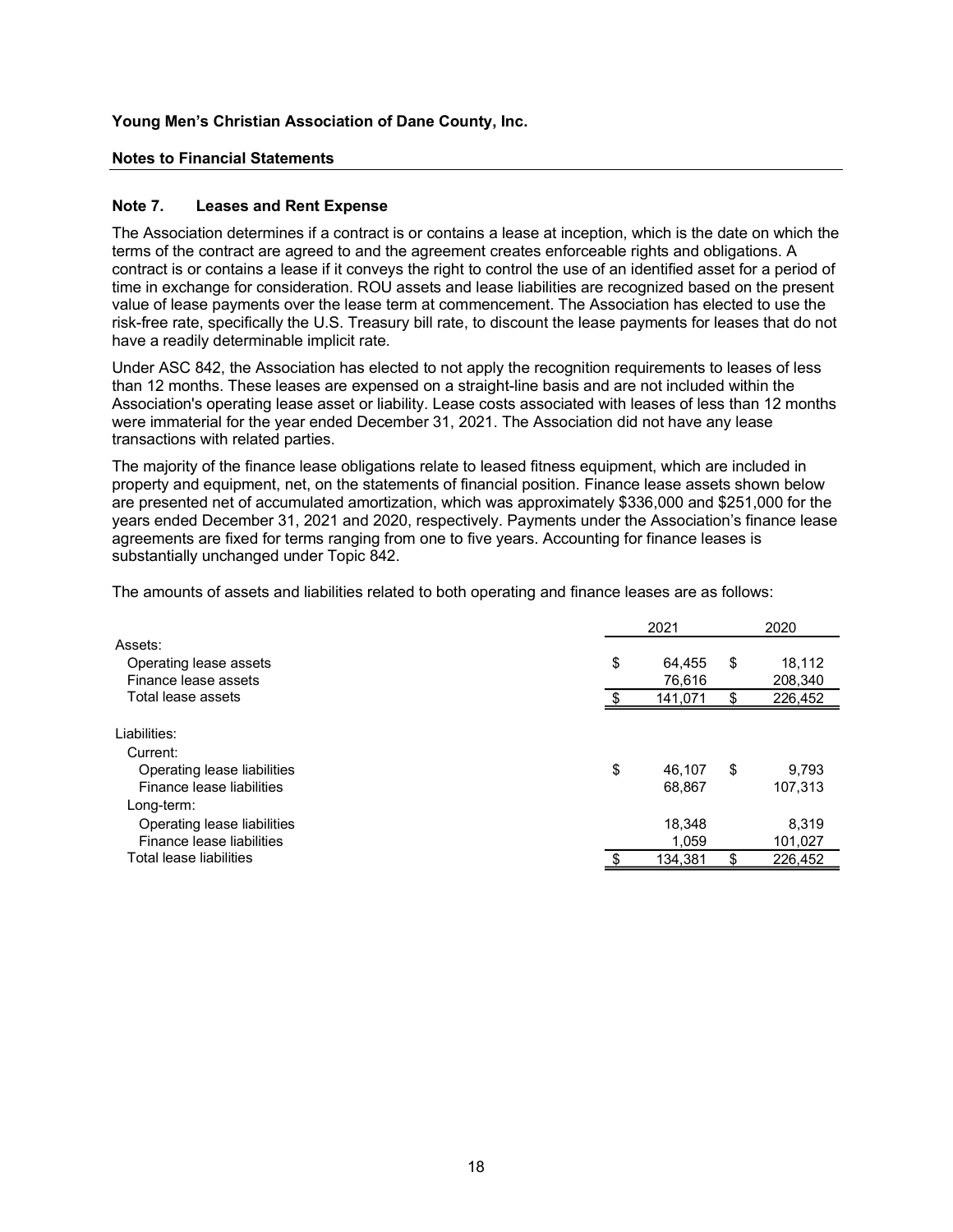#### Notes to Financial Statements

### Note 7. Leases and Rent Expense (Continued)

| Young Men's Christian Association of Dane County, Inc.                                                                                                                                                                                                                                                                                                                                                                           |    |                            |     |                             |  |  |  |  |  |
|----------------------------------------------------------------------------------------------------------------------------------------------------------------------------------------------------------------------------------------------------------------------------------------------------------------------------------------------------------------------------------------------------------------------------------|----|----------------------------|-----|-----------------------------|--|--|--|--|--|
| <b>Notes to Financial Statements</b>                                                                                                                                                                                                                                                                                                                                                                                             |    |                            |     |                             |  |  |  |  |  |
|                                                                                                                                                                                                                                                                                                                                                                                                                                  |    |                            |     |                             |  |  |  |  |  |
| Note 7.<br><b>Leases and Rent Expense (Continued)</b><br>Operating lease cost is recognized on a straight-line basis over the lease term. Finance lease cost is<br>recognized as a combination of the amortization expense for the ROU assets and interest expense for the<br>outstanding lease liabilities, and results in a front-loaded expense pattern over the lease term. The<br>components of lease costs are as follows: |    |                            |     |                             |  |  |  |  |  |
|                                                                                                                                                                                                                                                                                                                                                                                                                                  |    | 2021                       |     | 2020                        |  |  |  |  |  |
| Operating lease cost<br>Short term lease cost<br>Variable lease cost                                                                                                                                                                                                                                                                                                                                                             | \$ | 44,104<br>71,425<br>474    | \$  | 19,568<br>81,792<br>4,414   |  |  |  |  |  |
| Financed lease cost:<br>Amortization of ROU assets<br>Interest on lease liabilities                                                                                                                                                                                                                                                                                                                                              |    | 112,655<br>9,249           |     | 140,734<br>16,734           |  |  |  |  |  |
| Total lease cost                                                                                                                                                                                                                                                                                                                                                                                                                 |    | 237,907                    | S   | 263,242                     |  |  |  |  |  |
| Lease terms and discount rates are as follows:                                                                                                                                                                                                                                                                                                                                                                                   |    |                            |     |                             |  |  |  |  |  |
| Weighted average remaining lease term (in years):<br>Operating leases                                                                                                                                                                                                                                                                                                                                                            |    | 2021                       |     | 2020                        |  |  |  |  |  |
| Finance leases<br>Weighted average discount rate:                                                                                                                                                                                                                                                                                                                                                                                |    | 1.80<br>0.94               |     | 1.86<br>2.08                |  |  |  |  |  |
| Operating leases<br>Finance leases                                                                                                                                                                                                                                                                                                                                                                                               |    | 0.43%<br>6.32%             |     | 1.61%<br>6.33%              |  |  |  |  |  |
| Supplemental cash flow information related to leases for the period are as follows:                                                                                                                                                                                                                                                                                                                                              |    |                            |     |                             |  |  |  |  |  |
| Other information:<br>Cash paid for amounts included in the measurement of lease liabilities:                                                                                                                                                                                                                                                                                                                                    |    | 2021                       |     | 2020                        |  |  |  |  |  |
| Operating cash flows from operating leases<br>Operating cash flows from finance leases<br>Financing cash flows from finance leases                                                                                                                                                                                                                                                                                               | \$ | 44,104<br>9,249<br>119,345 | -\$ | 19,568<br>16,734<br>137,320 |  |  |  |  |  |
| The approximate future minimum lease payments under finance and operating leases at December 31,<br>2021 are as follows:                                                                                                                                                                                                                                                                                                         |    |                            |     |                             |  |  |  |  |  |
|                                                                                                                                                                                                                                                                                                                                                                                                                                  |    | Finance Lease              |     | <b>Operating Lease</b>      |  |  |  |  |  |
| Years ending December 31,<br>2022<br>2023                                                                                                                                                                                                                                                                                                                                                                                        | \$ | 70,730<br>1,059            | \$  | 46,107<br>11,999            |  |  |  |  |  |
| 2024<br>2025                                                                                                                                                                                                                                                                                                                                                                                                                     |    |                            |     | 2,749<br>2.749              |  |  |  |  |  |

| Other information:                                                      |    | 2021    |      | 2020    |
|-------------------------------------------------------------------------|----|---------|------|---------|
| Cash paid for amounts included in the measurement of lease liabilities: |    |         |      |         |
| Operating cash flows from operating leases                              | S. | 44.104  | - \$ | 19.568  |
| Operating cash flows from finance leases                                |    | 9.249   |      | 16.734  |
| Financing cash flows from finance leases                                |    | 119.345 |      | 137.320 |

| Weighted average remaining lease term (in years):                                                                                            | 2021            | 2020                   |
|----------------------------------------------------------------------------------------------------------------------------------------------|-----------------|------------------------|
| Operating leases                                                                                                                             |                 |                        |
| Finance leases                                                                                                                               | 1.80            | 1.86                   |
|                                                                                                                                              | 0.94            | 2.08                   |
| Weighted average discount rate:                                                                                                              |                 |                        |
| <b>Operating leases</b>                                                                                                                      | 0.43%           | 1.61%                  |
| Finance leases                                                                                                                               | 6.32%           | 6.33%                  |
| Supplemental cash flow information related to leases for the period are as follows:                                                          |                 |                        |
| Other information:                                                                                                                           | 2021            | 2020                   |
| Cash paid for amounts included in the measurement of lease liabilities:                                                                      |                 |                        |
| Operating cash flows from operating leases                                                                                                   | \$<br>44,104    | \$<br>19,568           |
|                                                                                                                                              | 9,249           | 16,734                 |
| Operating cash flows from finance leases                                                                                                     |                 |                        |
| Financing cash flows from finance leases<br>The approximate future minimum lease payments under finance and operating leases at December 31, | 119,345         | 137,320                |
|                                                                                                                                              |                 |                        |
| 2021 are as follows:                                                                                                                         | Finance Lease   | <b>Operating Lease</b> |
| Years ending December 31,                                                                                                                    |                 |                        |
| 2022                                                                                                                                         | \$<br>70,730    | \$<br>46,107           |
| 2023                                                                                                                                         | 1,059           | 11,999                 |
| 2024                                                                                                                                         |                 | 2,749                  |
| 2025                                                                                                                                         |                 | 2,749                  |
| 2026                                                                                                                                         |                 | 1,145                  |
| Total lease payments                                                                                                                         | 71,789          | 64,749                 |
| Less imputed interest<br>Total present value of lease liabilities                                                                            | 1,863<br>69,926 | \$<br>294<br>64,455    |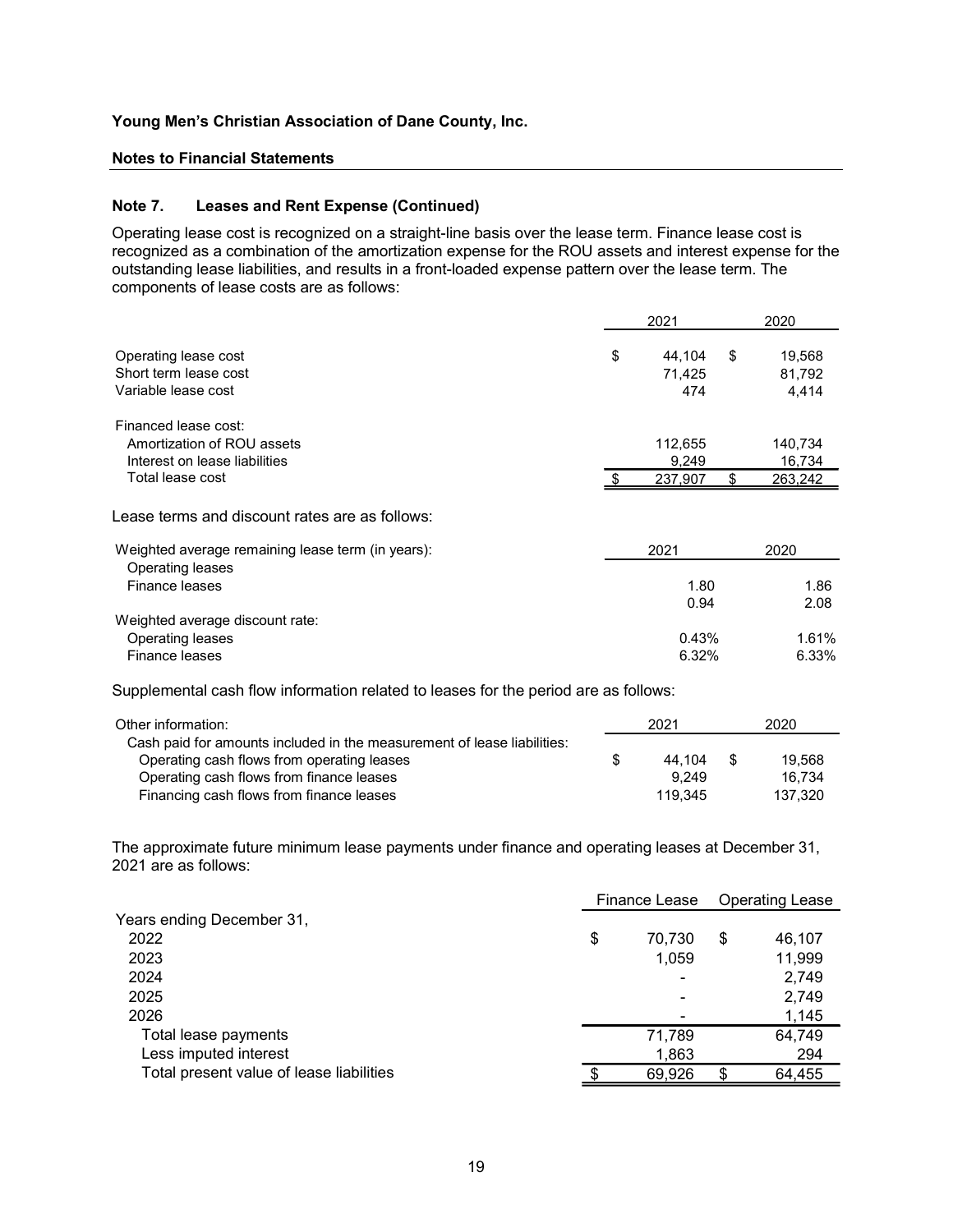## Notes to Financial Statements

### Note 8. Unemployment Compensation

The Association has elected the reimbursement (self-insured) method for unemployment compensation benefits. In order to guarantee payment of eligible benefits, the Treasurer, Wisconsin Unemployment Reserve Fund, requires that the Association provide adequacy of assurance deposits totaling approximately \$178,000 and \$176,000 as of December 31, 2021 and 2020, respectively. To comply with this requirement, the Association has pledged a certificate of deposit in this amount.

#### Note 9. Retirement Plan

The Association participates in the YMCA Retirement Fund Retirement Plan which is a defined contribution, money purchase, church plan that is intended to satisfy the qualification requirements of Section 401(a) of the Internal Revenue Code of 1986, as amended and the YMCA Retirement Fund Tax-Deferred Savings Plan, which is a defined contribution church retirement income account plan as defined in section  $403(b)(9)$  of the code. Both Plans are sponsored by the Young Men's Christian Association Retirement Fund (Fund). The Fund is a not-for-profit, tax-exempt pension fund incorporated in the State of New York organized and operated for the purpose of providing retirement and other benefits for employees of YMCAs throughout the United States. The plans are operated as church pension plans. Participation is available to all duly organized and reorganized YMCAs and their eligible employees. As defined contribution plans, the Retirement Plan and Tax-Deferred Savings Plan have no unfunded benefit obligations.

In accordance with the agreement, contributions for the YMCA Retirement Fund Retirement Plan are a percentage of the participating employees' salary and are shared between the employee and employer. Employee contributions are mandatory for eligible employees and withheld from payroll pre-tax. Association contributions charged to expense aggregated approximately \$347,000 and \$298,000 for the years ended December 31, 2021 and 2020, respectively.

Contributions to the YMCA Retirement Fund Tax-Deferred Savings Plan are voluntary and are withheld from participating employees' salaries and remitted to the Fund. There is no matching employer contribution in this plan.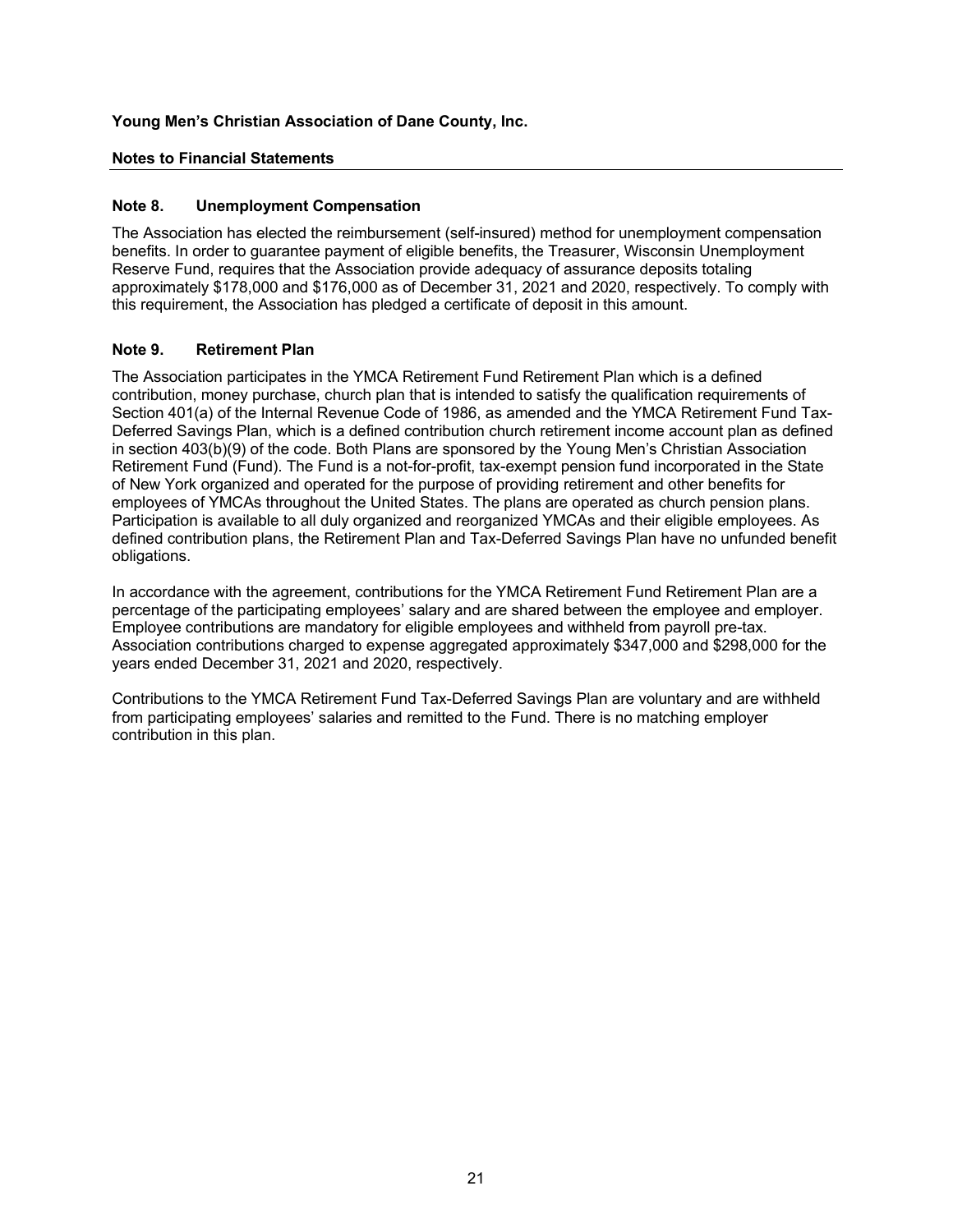#### Notes to Financial Statements

#### Note 10. Functional Expenses

| Young Men's Christian Association of Dane County, Inc.                                                                                                                  |                           |                         |                            |                            |                                   |                                    |                            |
|-------------------------------------------------------------------------------------------------------------------------------------------------------------------------|---------------------------|-------------------------|----------------------------|----------------------------|-----------------------------------|------------------------------------|----------------------------|
|                                                                                                                                                                         |                           |                         |                            |                            |                                   |                                    |                            |
|                                                                                                                                                                         |                           |                         |                            |                            |                                   |                                    |                            |
| <b>Notes to Financial Statements</b>                                                                                                                                    |                           |                         |                            |                            |                                   |                                    |                            |
| <b>Functional Expenses</b><br><b>Jote 10.</b>                                                                                                                           |                           |                         |                            |                            |                                   |                                    |                            |
| The cost of providing the Association's programs and other activities is summarized on a functional basis<br>or the years ended December 31, 2021 and 2020, as follows: |                           |                         |                            |                            |                                   |                                    |                            |
|                                                                                                                                                                         |                           |                         |                            | 2021                       |                                   |                                    |                            |
|                                                                                                                                                                         | Youth                     | Healthy                 | Program Services<br>Social |                            | Management                        | <b>Supporting Services</b>         |                            |
|                                                                                                                                                                         | Development               | Living                  | Responsibility             | Total                      | and General                       | Fundraising                        | Total                      |
| Salaries<br>Payroll taxes and insurance                                                                                                                                 | \$ 3,746,866<br>305,262   | 529,755<br>\$<br>46,972 | 173,479<br>S.<br>16,216    | 4,450,100<br>\$<br>368,450 | 446,153<br>\$<br>32,660           | 206,870<br>\$<br>16,184            | 5,103,123<br>\$<br>417,294 |
| <b>Employee benefits</b>                                                                                                                                                | 424,113                   | 41,289                  | 11,404                     | 476,806                    | 74,600                            | 35,953                             | 587,359                    |
| Professional fees<br>Supplies                                                                                                                                           | 2,257<br>400,726          | 111,253<br>40,771       | $\blacksquare$<br>48,943   | 113,510<br>490,440         | 100,376<br>6,392                  | 850<br>10,336                      | 214,736<br>507,168         |
| Telephone and postage                                                                                                                                                   | 15,692                    | 50,681                  | 150                        | 66,523                     | 10,818                            | 1,279                              | 78,620                     |
| Printing and promotion<br>Occupancy                                                                                                                                     | 97,733<br>1,026,137       | 11,279<br>41,472        | 420<br>1,963               | 109,432<br>1,069,572       | 139<br>81,882                     | 15,846<br>$\sim$                   | 125,417<br>1,151,454       |
| Technology                                                                                                                                                              | 95,089                    | 50,494                  | 2,760                      | 148,343                    | 160,215                           | 260                                | 308,818                    |
| Interest expense<br>Depreciation and amortization                                                                                                                       | 63,537<br>442,163         | 26,341<br>210,450       | 1,674<br>13,376            | 91,552<br>665,989          | 407<br>14,881                     | $\overline{\phantom{a}}$<br>$\sim$ | 91,959<br>680,870          |
| Minor equipment and equipment repair                                                                                                                                    | 127,018                   | 8,424                   | $\blacksquare$             | 135,442                    | 609                               | 2,020                              | 138,071                    |
| Travel, conferences and meetings<br>National percentage support                                                                                                         | 51,510<br>86,951          | 2,923<br>40,715         | 3,621<br>2,588             | 58,054<br>130,254          | 4,470<br>$\overline{\phantom{a}}$ | 1,110<br>$\sim$                    | 63,634<br>130,254          |
| Organizational dues                                                                                                                                                     | 9,362                     |                         | $\blacksquare$             | 9,362                      | 6,441                             | 330                                | 16,133                     |
| Bad debt expense<br>Other                                                                                                                                               | 27,054<br>115             | 23,349                  | 160                        | 50,563<br>115              | 21,091<br>34,553                  | 4,332                              | 75,986<br>34,668           |
|                                                                                                                                                                         |                           |                         |                            |                            |                                   |                                    |                            |
|                                                                                                                                                                         | 6,921,585                 | \$1,236,168             | 276,754<br>- \$            | 8,434,507                  | 995,687                           | 295,370                            | 9,725,564<br>\$            |
|                                                                                                                                                                         | 71%                       | 13%                     | 3%                         | 87%<br>2020                | 10%                               | 3%                                 | 100%                       |
|                                                                                                                                                                         |                           |                         | Program Services           |                            |                                   | <b>Supporting Services</b>         |                            |
|                                                                                                                                                                         | Youth<br>Development      | Healthy<br>Living       | Social<br>Responsibility   | Total                      | Management<br>and General         | Fundraising                        | Total                      |
| Salaries                                                                                                                                                                | \$3,377,848               | 734,316<br>\$           | \$<br>149,197              | 4,261,361<br>- \$          | 545,308<br>\$                     | 202,885<br>\$                      | 5,009,554<br>\$            |
| Payroll taxes and insurance<br>Employee benefits                                                                                                                        | 294,375<br>369,489        | 81,864<br>52,278        | 16,101<br>24,706           | 392,340<br>446,473         | 50,170<br>97,305                  | 16,772<br>31,194                   | 459,282<br>574,972         |
| Professional fees                                                                                                                                                       | 2,282                     | 97,064                  | $\overline{\phantom{a}}$   | 99,346                     | 93,679                            | 2,342                              | 195,367                    |
| Supplies<br>Telephone and postage                                                                                                                                       | 269,954<br>12,926         | 42,672<br>48,212        | 58,579<br>482              | 371,205<br>61,620          | 6,313<br>14,076                   | 9,949<br>3,578                     | 387,467<br>79,274          |
| Printing and promotion                                                                                                                                                  | 93,657                    | 6,901                   | $\sim$                     | 100,558                    | 372                               | 38,915                             | 139,845                    |
| Occupancy<br>Technology                                                                                                                                                 | 944,240<br>94,185         | 65,805<br>89,208        | 2,867<br>5,864             | 1,012,912<br>189,257       | 32,050<br>51,712                  |                                    | 1,044,962<br>240,969       |
| Interest expense                                                                                                                                                        | 69,240                    | 54,831                  | 3,380                      | 127,451                    | 695                               |                                    | 128,146                    |
| Depreciation and amortization<br>Minor equipment and equipment repair                                                                                                   | 425,019<br>83,291         | 384,727<br>6,063        | 23,718<br>$\sim$           | 833,464<br>89,354          | 9,111<br>9                        | 2,677                              | 842,575<br>92,040          |
| Travel, conferences and meetings                                                                                                                                        | 35,176                    | 7,878                   | 3,017                      | 46,071                     | 4,196                             | 809                                | 51,076                     |
| National percentage support<br>Organizational dues                                                                                                                      | 66,079<br>5,390           | 58,767<br>46            | 3,623                      | 128,469<br>5,436           | 4,017                             | 1,449                              | 128,469<br>10,902          |
| Bad debt expense<br>Other                                                                                                                                               | 28,271<br>13              | 52,620<br>299           | $\tilde{\phantom{a}}$      | 80,891<br>312              | 30,879<br>(798)                   | 7,133<br>$\overline{4}$            | 118,903<br>(482)           |
|                                                                                                                                                                         | $$6,171,435$ $$1,783,551$ |                         | 291,534<br>- \$            | 8,246,520<br>- \$          | 939,094<br>- \$                   |                                    | \$ 317,707 \$ 9,503,321    |
|                                                                                                                                                                         |                           |                         |                            |                            | 10%                               | 3%                                 | 100%                       |
|                                                                                                                                                                         | 65%                       | 19%                     | 3%                         | 87%                        |                                   |                                    |                            |

The financial statements report certain categories of expenses that are attributable to one or more programs or support functions of the Association. Therefore, these expenses require allocation on a reasonable basis that is consistently applied. The expenses that are allocated include key employee compensation which is allocated based on estimated time and effort applied to the programs. Printing and promotion and technology are first applied directly to the programs based on usage with the remainder allocated along with depreciation and amortization and national support using a percentage of each program's revenue to the total revenue.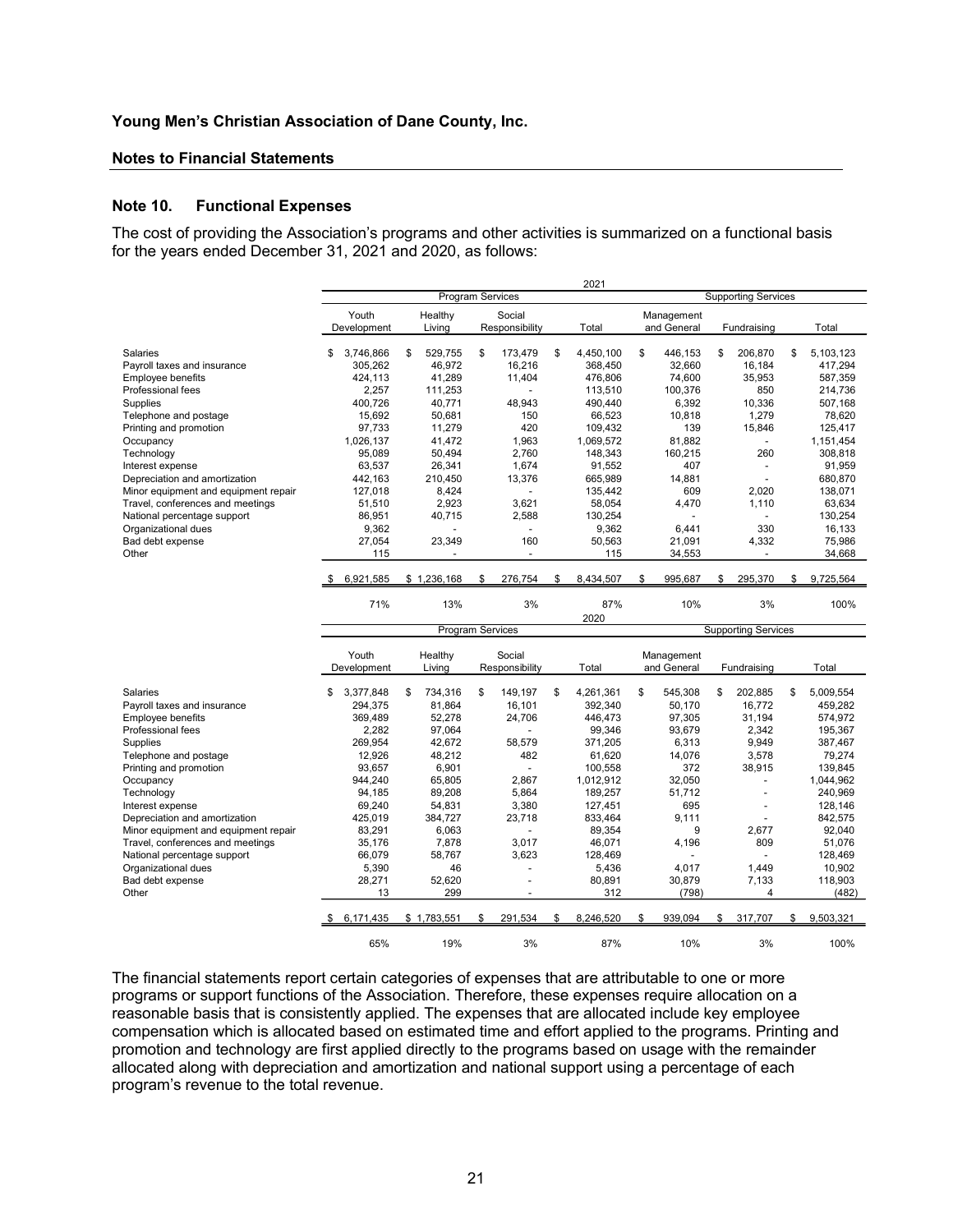### Notes to Financial Statements

#### Note 11. Net Assets with Donor Restrictions

| Young Men's Christian Association of Dane County, Inc.                                 |                                                                                                                                                                                                            |       |                      |              |           |  |  |  |  |  |
|----------------------------------------------------------------------------------------|------------------------------------------------------------------------------------------------------------------------------------------------------------------------------------------------------------|-------|----------------------|--------------|-----------|--|--|--|--|--|
| <b>Notes to Financial Statements</b>                                                   |                                                                                                                                                                                                            |       |                      |              |           |  |  |  |  |  |
| <b>Note 11.</b>                                                                        | <b>Net Assets with Donor Restrictions</b>                                                                                                                                                                  |       |                      |              |           |  |  |  |  |  |
|                                                                                        | Net assets with donor restrictions are restricted for the following purposes:                                                                                                                              |       |                      |              |           |  |  |  |  |  |
|                                                                                        |                                                                                                                                                                                                            |       | 2021                 |              | 2020      |  |  |  |  |  |
|                                                                                        | Subject to expenditure for specified purpose:                                                                                                                                                              |       |                      |              |           |  |  |  |  |  |
|                                                                                        | Beneficial interest in remainder trust for youth scholarship                                                                                                                                               | \$    | 78,432               | \$           | 78,351    |  |  |  |  |  |
| Subject to the passage of time:                                                        |                                                                                                                                                                                                            |       |                      |              |           |  |  |  |  |  |
| For periods after December 31                                                          |                                                                                                                                                                                                            |       | 1,376,105            |              | 950,972   |  |  |  |  |  |
| Not subject to appropriation or expenditure:<br>Land restricted as to use by the donor |                                                                                                                                                                                                            |       | 710,000              |              | 710,000   |  |  |  |  |  |
|                                                                                        |                                                                                                                                                                                                            |       |                      |              |           |  |  |  |  |  |
|                                                                                        | Total net assets with donor restrictions                                                                                                                                                                   |       | 2,164,537            | S.           | 1,739,323 |  |  |  |  |  |
| time or other events specified by donors.                                              | Net assets of \$297,028 and \$148,565 in 2021 and 2020, respectively, were released from donor<br>restrictions by incurring expenses satisfying the restricted purposes or by occurrence of the passage of |       |                      |              |           |  |  |  |  |  |
| <b>Endowment Fund</b><br>Note 12.                                                      |                                                                                                                                                                                                            |       |                      |              |           |  |  |  |  |  |
|                                                                                        | The Association's endowment consists of funds designated by the Board of Directors to function as an<br>endowment. Net assets associated with endowment funds are classified and reported as net assets    |       |                      |              |           |  |  |  |  |  |
| without donor restrictions.                                                            |                                                                                                                                                                                                            |       |                      |              |           |  |  |  |  |  |
| 2021 and 2020:                                                                         | The Association's endowment net asset composition is as follows for the years ended December 31,                                                                                                           |       |                      |              |           |  |  |  |  |  |
|                                                                                        | 2021                                                                                                                                                                                                       |       |                      | 2020         |           |  |  |  |  |  |
|                                                                                        | <b>With Donor</b><br><b>Without Donor</b>                                                                                                                                                                  |       | <b>Without Donor</b> | With Donor   |           |  |  |  |  |  |
|                                                                                        | Restrictions<br>Restrictions                                                                                                                                                                               | Total | Restrictions         | Restrictions | Total     |  |  |  |  |  |

# Note 12. Endowment Fund

| Not subject to appropriation or expenditure:<br>Land restricted as to use by the donor                                                                                                                                                                |                                      |                                   |             | 710,000                              |                                   | 710,000     |
|-------------------------------------------------------------------------------------------------------------------------------------------------------------------------------------------------------------------------------------------------------|--------------------------------------|-----------------------------------|-------------|--------------------------------------|-----------------------------------|-------------|
| Total net assets with donor restrictions                                                                                                                                                                                                              |                                      |                                   |             | 2,164,537                            | -SS                               | 1,739,323   |
| Net assets of \$297,028 and \$148,565 in 2021 and 2020, respectively, were released from donor<br>estrictions by incurring expenses satisfying the restricted purposes or by occurrence of the passage of<br>ime or other events specified by donors. |                                      |                                   |             |                                      |                                   |             |
| <b>Endowment Fund</b><br><b>Note 12.</b>                                                                                                                                                                                                              |                                      |                                   |             |                                      |                                   |             |
| The Association's endowment consists of funds designated by the Board of Directors to function as an<br>endowment. Net assets associated with endowment funds are classified and reported as net assets<br>without donor restrictions.                |                                      |                                   |             |                                      |                                   |             |
| The Association's endowment net asset composition is as follows for the years ended December 31,<br>2021 and 2020:                                                                                                                                    |                                      |                                   |             |                                      |                                   |             |
|                                                                                                                                                                                                                                                       |                                      | 2021                              |             |                                      | 2020                              |             |
|                                                                                                                                                                                                                                                       | <b>Without Donor</b><br>Restrictions | <b>With Donor</b><br>Restrictions | Total       | <b>Without Donor</b><br>Restrictions | <b>With Donor</b><br>Restrictions | Total       |
| Board-designated                                                                                                                                                                                                                                      | \$1,599,310                          | - \$                              | \$1,599,310 | \$1,421,450                          | - \$                              | \$1,421,450 |
|                                                                                                                                                                                                                                                       |                                      |                                   |             |                                      |                                   |             |
|                                                                                                                                                                                                                                                       |                                      |                                   |             |                                      |                                   |             |